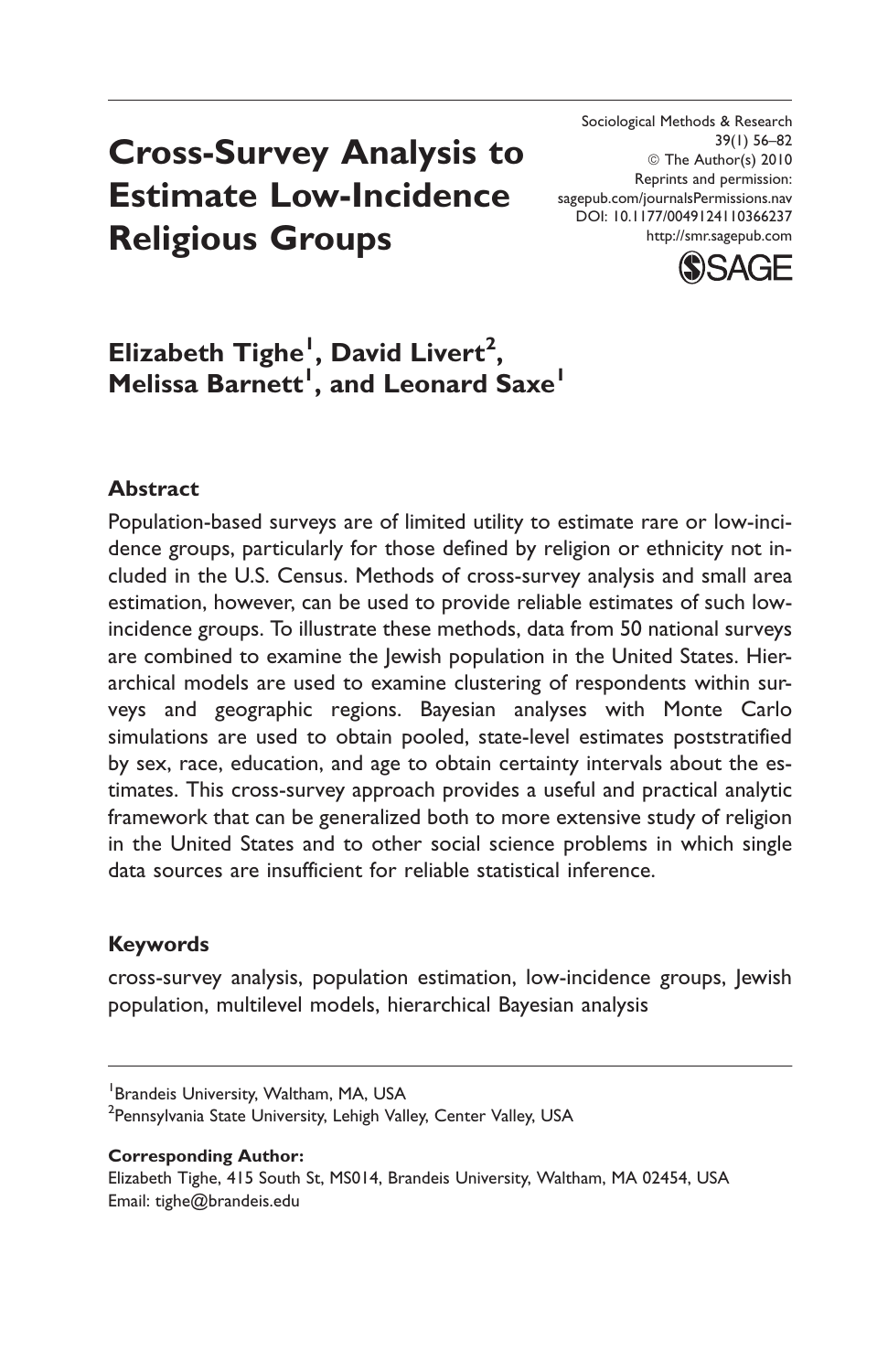The study of rare or low-incidence population groups presents a number of methodological challenges, particularly when the groups are religious minorities. In the United States, the census does not collect data on religious identification (PL 94-521 1976), and general population surveys typically include too few respondents for reliable inference. To address concerns associated with the study of low-incidence groups, the present article describes the application of hierarchical Bayesian methods to pool multiple sources of survey data. As a focal exemplar, the size and characteristics of the Jewish population in the United States are estimated. Along with adding knowledge about a specific minority group, this study provides a practical analytic framework that can be generalized to more extensive study of religious and ethnic identity in the United States, to the study of other small social groups, and to other social science problems in which single data sources are insufficient for reliable statistical inference.

Several methods exist to estimate rare populations. One of the most common is to oversample the groups of interest. Another approach is to use social network measures, for example, asking respondents to list those whom they know in the low-incidence group and using this list as the basis for inferring group size (Kadushin et al. 2006; Zheng, Salganik, and Gelman 2006). A third method is to pool data across multiple samples to increase the effective sample size (Smith 2005). Each of these methods has utility but is not without limitations. Recent advancements in methods of small area estimation (SAE) and Bayesian analysis (Lohr and Prasad 2003; Pfeffermann 2002; Rao and Yu 1994) offer an alternative means to study low-incidence groups in a way that obviates many of the limitations of existing methods. With SAE methods, multiple sources of data are combined to estimate small areas or groups. When data sources are complex surveys, however, one must account for both the clustering of respondents within surveys and the representativeness of the samples across surveys. In the present study, this is accomplished through cross-survey analysis methods that standardize poststratification across the sample of surveys to be combined.

There is substantial theoretical and practical interest in use of this method to study religious minorities in the United States. Religious orientation has been associated with a host of social behaviors, including voting and involvement in politics (Gelman 2008; Mattis 2001; Olson and Carroll 1992; Shriver 1985), family life, health behavior, and social capital (Sheerkat and Ellison 1999). A major challenge is how best to estimate the prevalence of particular religious groups (e.g., Pew Research Center 2007; 2008; Smith 2002; 2005; Stevens-Arroyo 1998). The small size of many of the groups makes study of these populations highly problematic. Jews, Mormons, and Muslims, for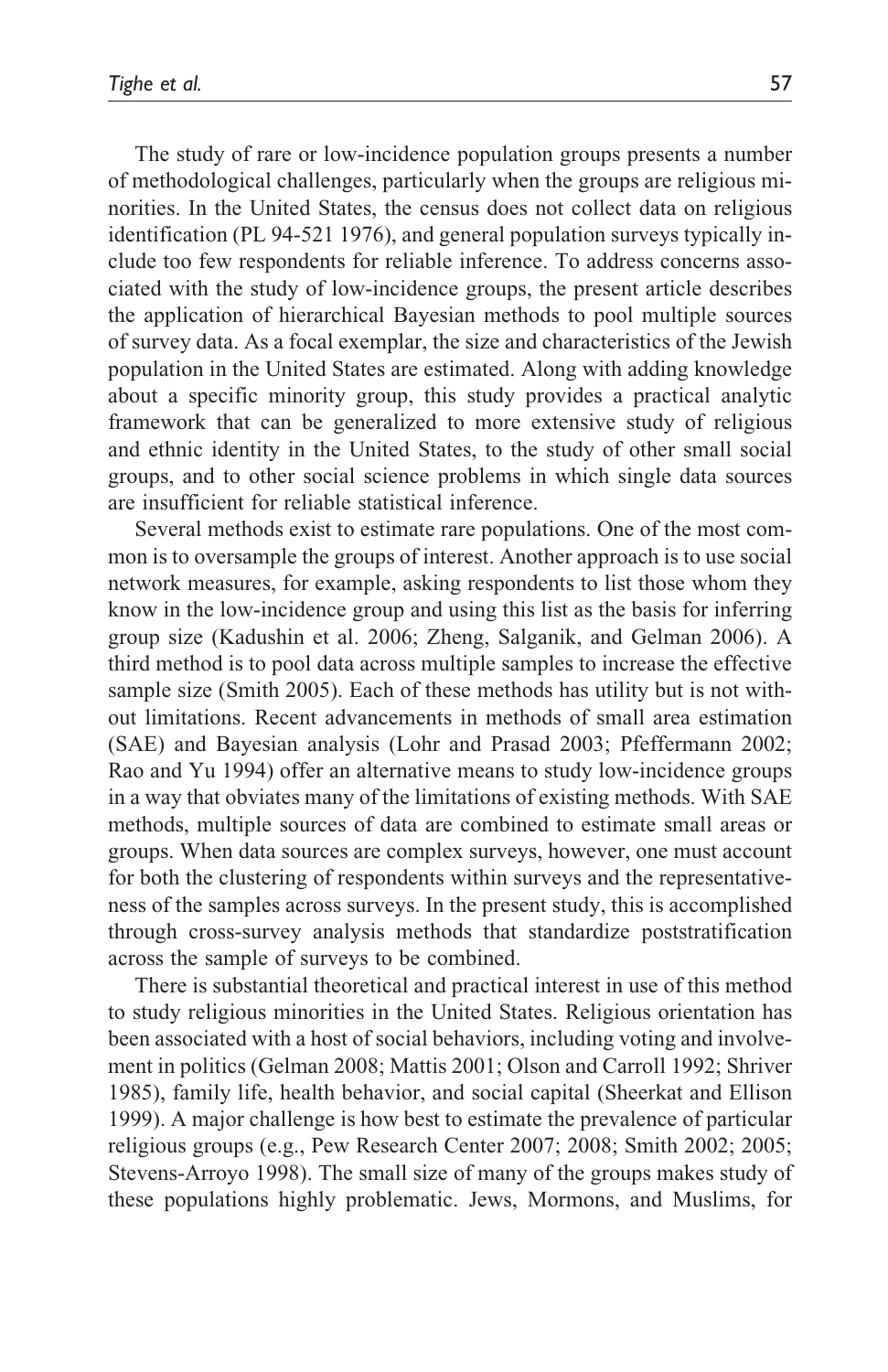example, are estimated to be less than 1 to 4 percent of the total U.S. population (Pew Research Center 2008). The practical difficulties of studying such rare groups at national and subnational levels require a new approach, one that goes beyond standard methods such as oversampling and incorporates the latest methods of small area estimation and extends them to address the unique challenges of combining data across complex surveys.

#### Existing Measures of the Jewish Population in the United States

The standard method, albeit expensive, to overcome limitations of small sample sizes associated with low-incidence groups is to include very large sample sizes and oversamples of the groups of interest. This was the key strategy used in the National Jewish Population Survey (NJPS) (Kotler-Berkowitz et al. 2004) and, on a smaller scale, in the Survey of Heritage and Religious Identification (Groeneman and Tobin 2004). The NJPS included an oversample of approximately 4,500 Jewish respondents and yielded an estimate of 3.04 million adults in U.S. households (1.5 percent) who identify their current religion as Jewish. The estimate is higher if one includes additional estimates for those not living in households and those who identify as Jewish in ways other than by current religion (e.g., culturally or by upbringing). The NJPS is perhaps the most widely referenced source of data on the Jewish community in the United States. Its population estimates, however, are dubious. The 2000–2001 NJPS had a very low response rate (less than 20 percent) and was plagued by a host of administrative and methodological problems, ranging from lost data to screening procedures (Kadushin, Phillips, and Saxe 2005). Furthermore, the survey provides insufficient data with which to compare this group to other similarly sized religiously or ethnically defined groups in the United States. The lack of such comparative data limits the utility of these data for broader social scientific understanding of this group.

A more recent attempt to improve estimation of small, religiously defined groups by increasing the overall sample size and including oversamples is the U.S. Religious Landscape Survey (Pew Research Center 2008). This survey obtained an overall sample size of just over 35,000 and included an oversample of approximately 500 people in order to increase the number of respondents in three low-incidence groups—Buddhists, Hindus, and Orthodox Christians. The response rate was also less than 30 percent. Although the inclusion of oversamples improved the study's utility, the samples yield large standard errors for the study of and comparisons among subgroups.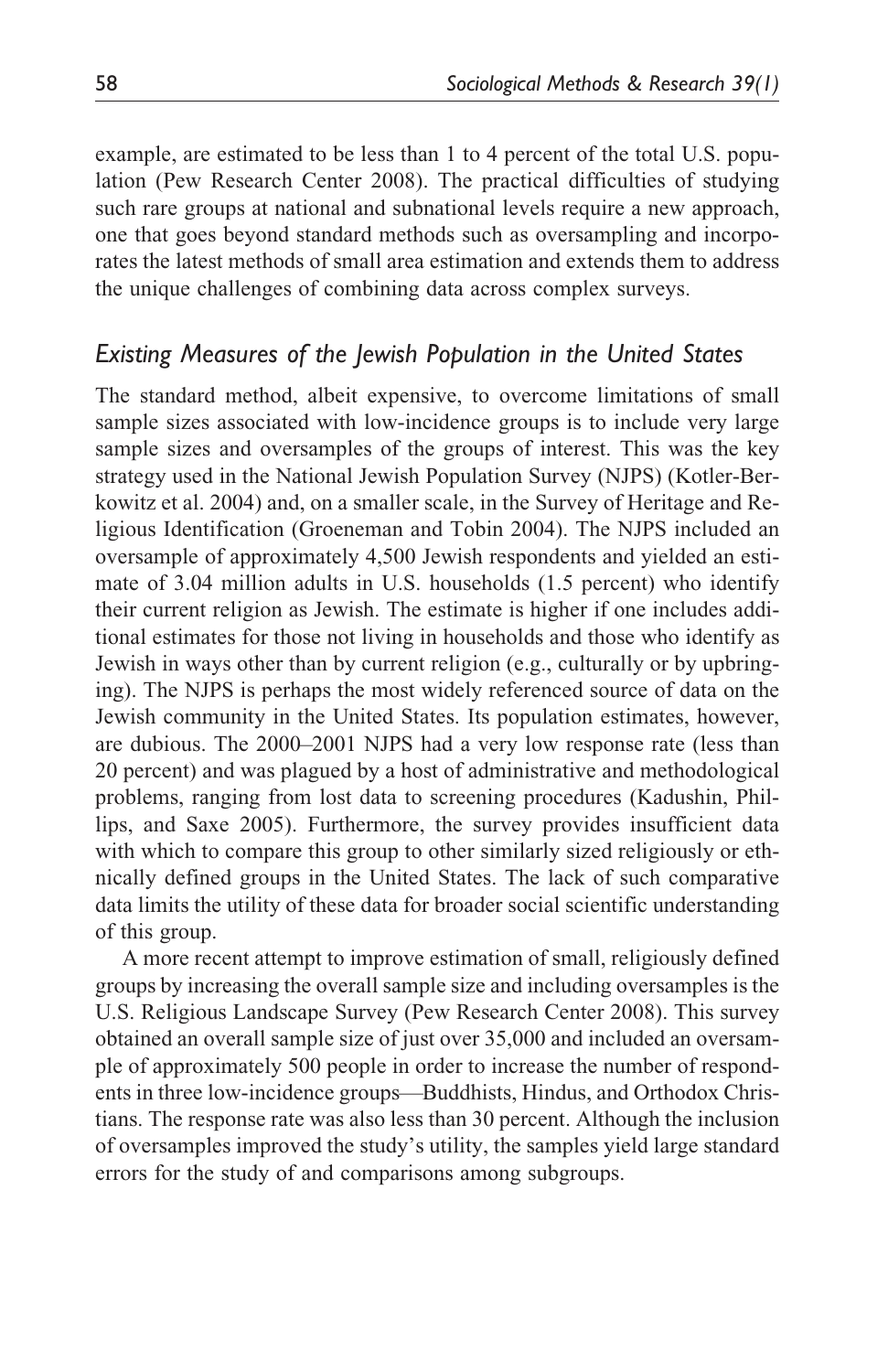The problems with existing sources of data reflect the broader challenges associated with general population surveys. Response rates are now significantly lower than in the past (Groves et al. 2004; Massey, O'Connor, and Krotski 1998; Smith 1994). Declines in response rates are especially problematic for estimation of rare populations. Such estimates are highly sensitive to disparities between responders and nonresponders; as well, there may be interactions with survey-level characteristics. For example, those for whom religion is most important might be more likely to participate in surveys that focus on issues of religion than those that focus on health or politics. This would lead to bias in estimates depending on the purpose of the survey. Similarly, factors such as interest and involvement can interact with variables involved in poststratification. Younger respondents are more difficult to reach (Keeter et al. 2006), and those who are reached may be more likely to be religious (Phillips 2006). This would lead to an overestimation of the prevalence of some religious groups. Typically, there are too few cases overall and within subgroups associated with interactions among poststratification variables to be able to describe the groups with a high degree of reliability. Furthermore, the costs of oversampling in this context, and oversampling multiple small groups simultaneously in order to provide comparative data, are prohibitive to most ordinary social scientists and government agencies.

One can circumvent reliance on single surveys and oversamples by pooling data across multiple surveys. For example, the American Religious Identification Survey (ARIS) (Kosmin, Mayer, and Keysar 2001; U.S. Census Bureau 2010) consists of a sample of approximately 50,000 respondents aggregated across 50 random digit dial (RDD) omnibus telephone surveys. The omnibus surveys were part of a twice-weekly RDD telephone survey conducted for a number of independent clients and designed to assess topics ranging from advertising awareness to product usage. At the end of these surveys, respondents were asked their religion. The ARIS yielded an overall estimate that was somewhat lower than the NJPS: 1.3 percent of the U.S. adult population (2.7 million) identified as Jewish by religion. The overall response rate, taking into account residential versus nonresidential numbers, was also low, 18 percent. Whether the estimate from this survey should hold precedence over estimates observed in other surveys such as the NJPS or the HARI is unclear. Those interested in studying the Jewish population are left unsure of which survey provides the ''true'' estimate of the underlying population.

In contrast to the ARIS, Smith (2005) combined several samples from the General Social Survey (GSS) to estimate that 1.8 percent of all U.S. adults identify their current religion as Jewish. Similar to the ARIS, the number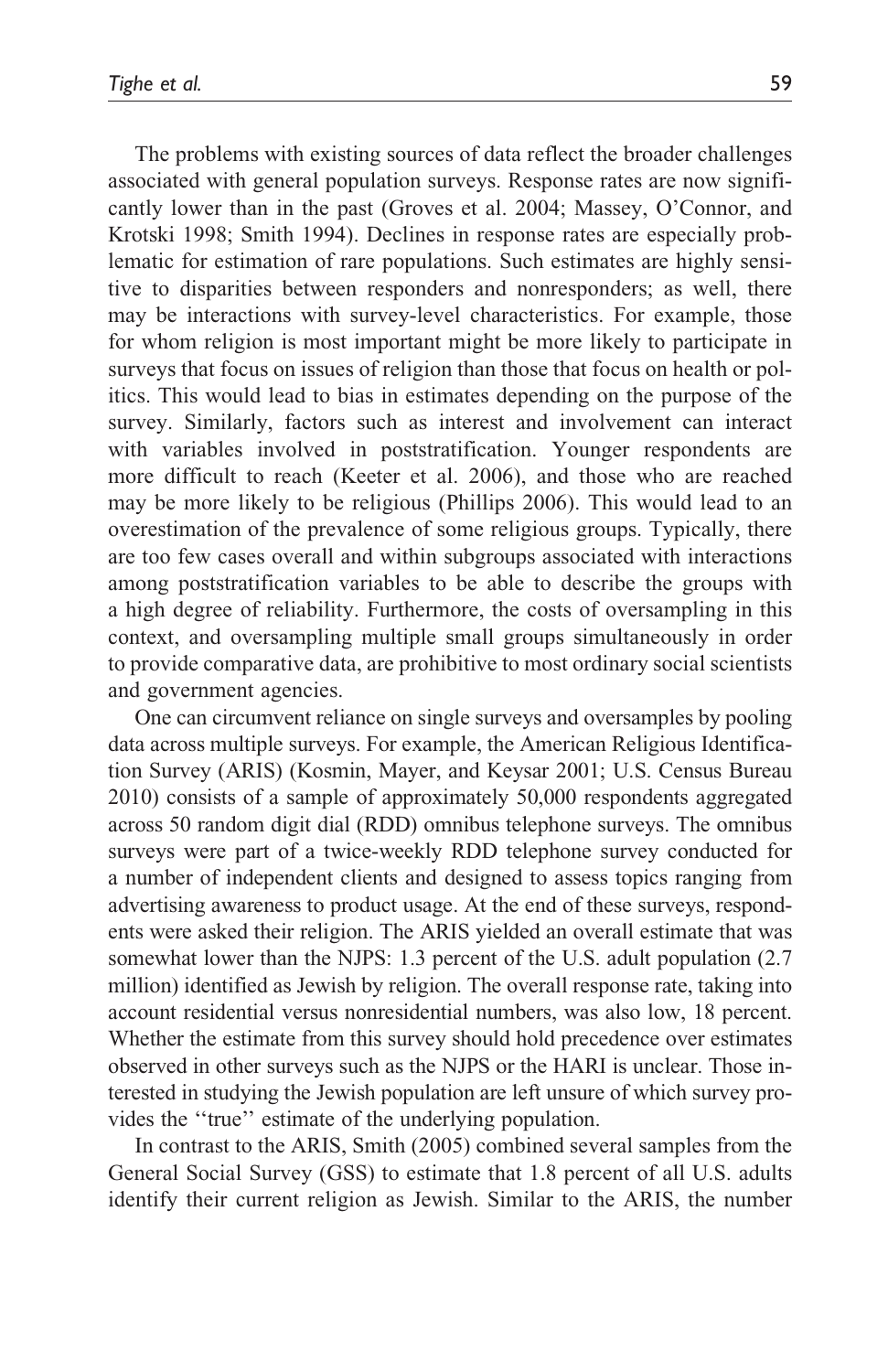of Jewish respondents in a single administration of the survey was too few for meaningful analysis. Compared with typical commercial omnibus surveys, the GSS has much higher response rates owing in part to its general interest topics. This particular aggregation may, in fact, reflect a more accurate estimate of the population. One must assume, however, that there are no significant changes in population, demographics, and variance distributions over time.

### Analytic Approach: Cross-Survey Meta-Analysis and Hierarchical Bayesian Analysis

Combining data across multiple studies to increase the power to explain and predict variability associated with small effects (small groups in this case) is the premise of traditional meta-analysis. Most meta-analytic reviews focus on the estimation of effects in terms of associations between independent and dependent variables and include weights and adjustments to account for variance distributions associated with each data source. There are few examples of the use of these methods to estimate the prevalence of rare populations, with the exception of epidemiological studies of rare diseases. For example, the U.S. General Accounting Office (1998) used meta-analytic methods to estimate the prevalence of Alzheimer's disease. This study combined estimates of prevalence by age and sex across 18 independent studies of neighborhood or small town samples. None consisted of representative samples that would generalize to the entire U.S. population. A pooled estimate of prevalence across these multiple independent samples was used to estimate the national rates. Similarly, Jorm and colleagues used meta-analytic methods to estimate the prevalence of dementia (Jorm and Jolley 1998; Jorm, Korten, and Henderson 1987). Estimates by demographic groups such as age, sex, and ethnicity were obtained for subsets of surveys that reported summary statistics for each of these groups. Studies had to report summary statistics for both the overall population and the demographic subgroups of interest in order to be included. This approach limits one's ability to examine key features of rare populations other than those reported or summarized in the original reports. Furthermore, the reliance on summary statistics in conventional meta-analytic methods (Hedges and Olkin 1985) inhibits the ability to simultaneously examine variance at both the survey and respondent levels.

A separate approach to combine multiple sources of data is small-area estimation (Lohr and Prasad 2003; Pfeffermann 2002; Rao and Yu 1994). This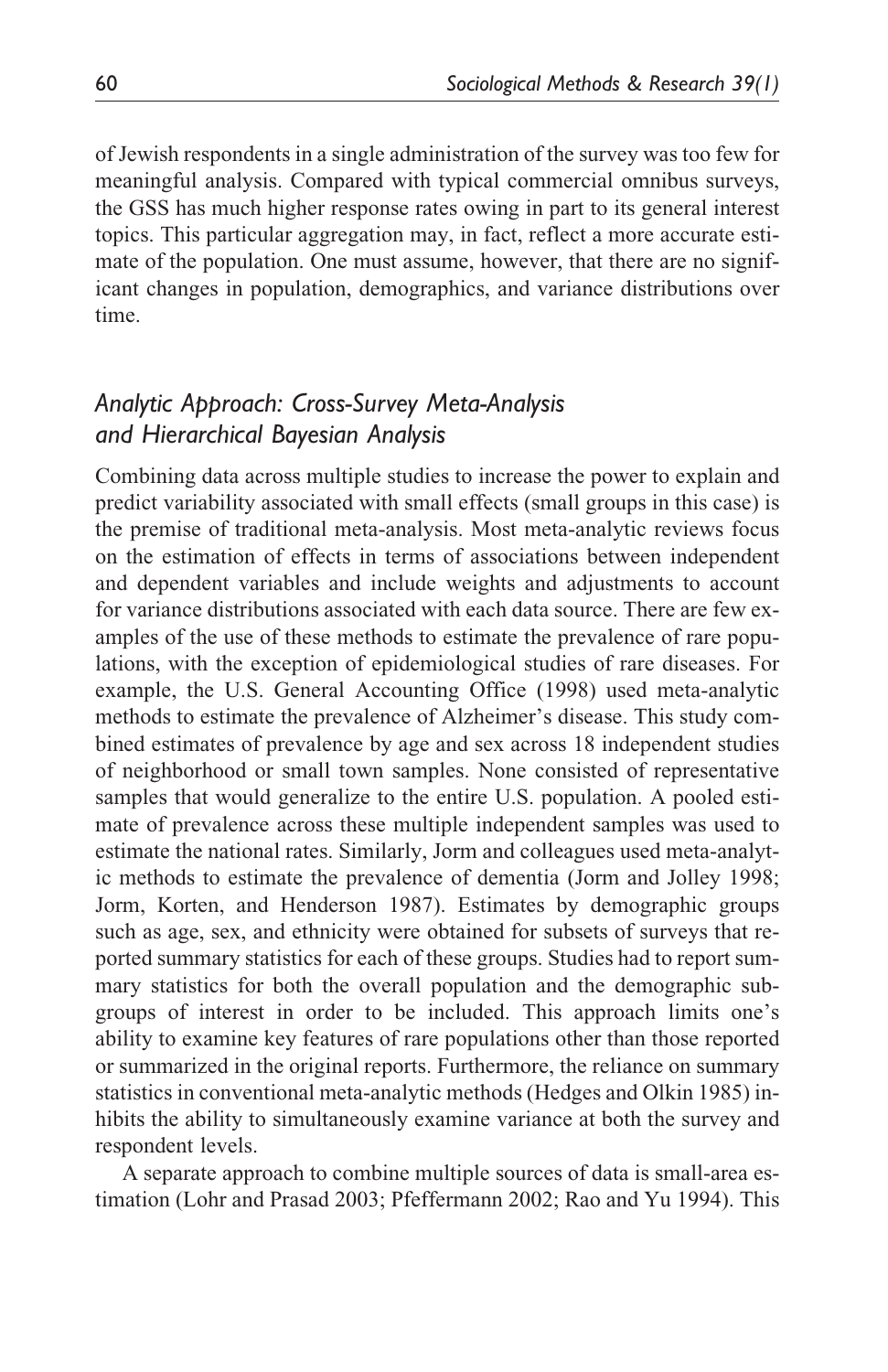method is similar to traditional meta-analysis in that data are pooled across different sources to improve estimation of small geographic areas or groups. The primary difference is that raw data are combined rather than only summary statistics. One application of SAE methods is the National Health Interview Survey, which was designed with a sample size appropriate to produce a picture of health behavior of the entire U.S. population. Data from this survey, on their own, cannot be used to estimate county or city levels because the number of respondents at any of these lower levels is too few, and the errors around the estimates too large, to draw reliable inferences. One can, however, borrow information from other sources of data to improve estimation at the county level (Malec et al. 1997). Hierarchical Bayesian methods with Markov chain Monte Carlo simulations are frequently used to combine data in this way (Ghosh et al. 1998).

Application of SAE methods to pool data across multiple national surveys is exemplified by Park, Gelman, and Bafumi (2004) in their analysis of national polling data. Park and colleagues combined data from CBS/New York Times polls to obtain state-level estimates of voting behavior. Standard demographic variables—such as census region, sex of respondent, ethnicity, age, and education—that were used to create survey weights in the CBS/ New York Times polls were included as fixed and random effects in hierarchical Bayesian analyses. States, nested within regions, was included as a factor. A sample of simulations based on the final model was used to calculate estimates poststratified to U.S. Census distributions for demographic variables in the model.

Similar methods were used by O'Hara et al. (2006) to estimate the prevalence of low-income, uninsured women in need of screening for breast and cervical cancer. The effort built on the Census Bureau's Small Area Health Insurance Estimates (SAHIE) program. Data from multiple surveys were combined with administrative data to develop model-based population estimates by age, race, and income for states and counties.

The application of hierarchical Bayesian methods to study small, religiously defined groups overcomes many of the challenges associated with single surveys. Although there is no definitive source of data on the religious composition of the total U.S. population, a wealth of data have been collected for purposes other than the estimation of religious groups that include assessment of respondents' religious identification. This includes political polls as well as surveys of health and social behavior. When combined, these data can be used to study the social composition of religious groups.

A key challenge when pooling survey data is to understand the sources of variability introduced by methodological differences among the surveys.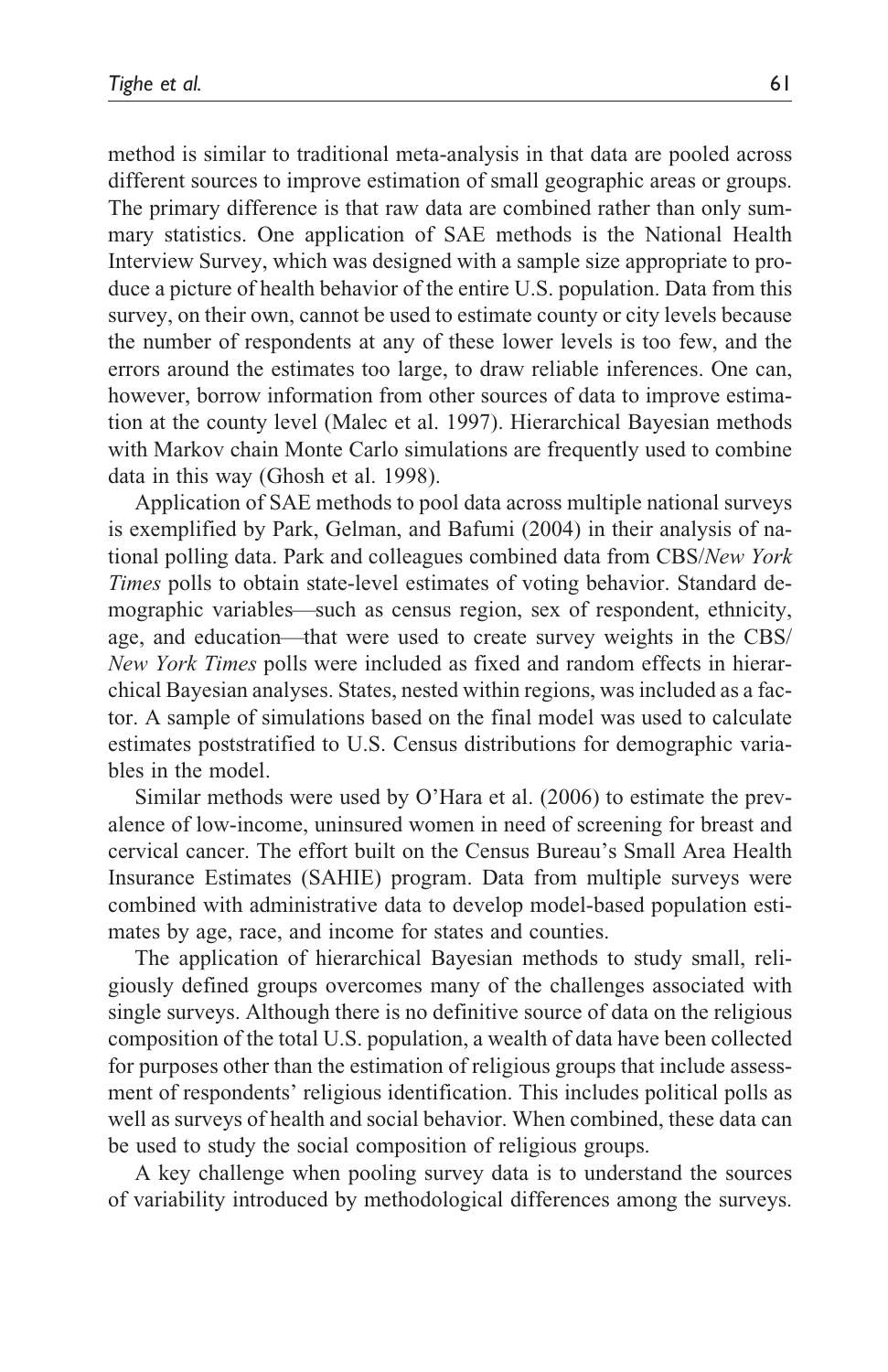Most national surveys use complex sample designs in which respondents are selected from geographic clusters. Such surveys vary in the representativeness of their samples and rely on weights that take into account sample design effects, with further adjustments for distributions of demographic variables. There is little consistency in how sampling and weighting are implemented across surveys. Nevertheless, one can adjust for nonrepresentativeness on key demographic variables by combining the modeling approach described by Park et al. (2004) with poststratification methods. This is done by including in hierarchical models the demographic variables that are related to the likelihood of identifying as Jewish and are over- or underrepresented across the sample of surveys relative to their distribution in the total U.S. adult population. The variability associated with clustering of respondents within surveys is examined directly through the use of hierarchical models. Any variability in survey estimates that remains after poststratification variables are included can then be examined by including survey-level characteristics in the analysis.

#### Method

Major data repositories were searched to identify studies conducted between 1998 and 2005 that included assessment of religious identification or affiliation. These archives included the Inter-University Consortium for Political and Social Research (ICPSR) and the American Religion Data Archive (ARDA). In addition, poll archives at the Odum Institute, Roper Center, and Gallup were searched. Keywords for searching each of the databases were: religion; relig \*; Protestant<sup>1</sup>; Catholic; Jewish; denom \*; religious preference; religious id \*. Results were screened using the following criteria: The study had to include (1) a nationally representative sample of the U.S. adult population, (2) information to classify respondents by current religious identification, and (3) baseline demographic information (sex, race, education and age). $<sup>2</sup>$ </sup>

This search strategy yielded 146 independent surveys. The present analyses focus on a critical mass of 50 of these surveys that were pooled into a single data set.<sup>3,4</sup> The pooled data set consisted of individual-level data with demographics and current religion recoded into a standard format across all surveys. In addition, the data set included survey characteristics such as response rates and sampling methods.

Sample. The full sample consists of 240,247 respondents across 50 surveys.5 Some surveys were conducted as part of ongoing series, such as the American National Election Study (ANES), the General Social Survey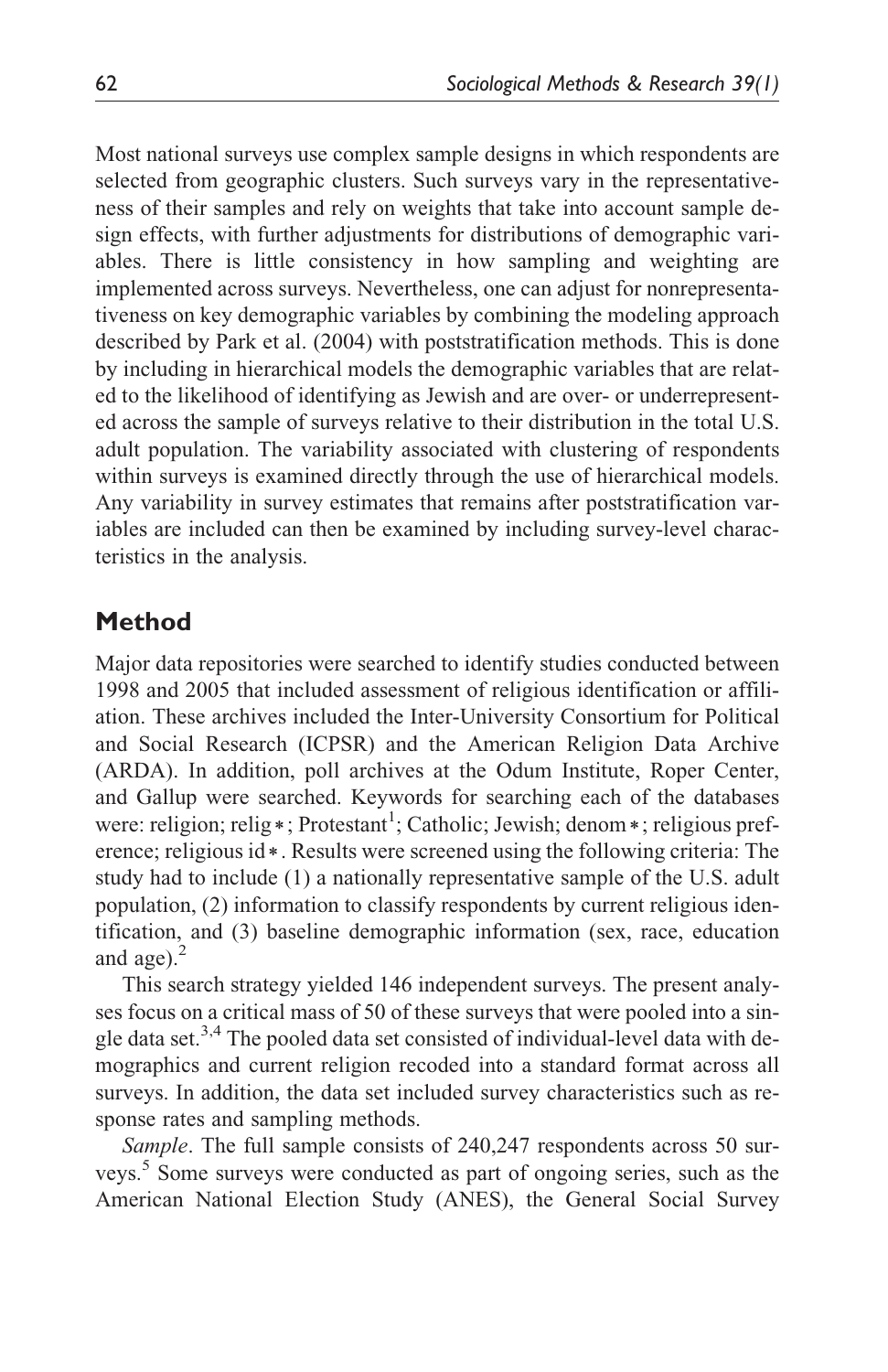(GSS), and Pew Research surveys on Religion and Public Life (see Table 1 and Appendix Table A1).

The surveys were conducted for a broad range of purposes (see Table 2). Most were designed to assess general issues, such as politics and social life (60 percent). A third focused specifically on issues of religion (34 percent). More than half of the surveys (54 percent) consisted of single-administration, cross-sectional samples. The remaining surveys were part of trend studies with independent samples across time. All surveys were RDD telephone surveys, with the exception of the  $ANES<sub>o</sub><sup>6</sup>$  the GSS, and the Arts and Religion survey (Wuthnow 1999), which were in-person interviews. All are multistage probability surveys that use some version of the Mitofsky-Waksberg RDD sampling method (see Brick and Tucker 2007). The primary deviation from full probability is in the selection of respondents within households. Twenty percent of the surveys used the Kish method of listing all members of the household and then randomly selecting one.

The average response rate across surveys was 34 percent (18 percent). About 12 percent of the surveys reported response rates of 60 percent or greater, whereas 24 percent had response rates less than 25 percent. More than half of the surveys provided detail on final dispositions with which response rates could be calculated directly. Six surveys provided no information on response rate. For these six surveys, a conservative estimate of 10 percent is included, which is consistent with the lower end of response rates obtained by polling agencies.

### Results

First, the range of observed estimates of the Jewish population across the 50 surveys is described. Variance in these estimates at the survey level is then examined. This is followed by Bayesian analyses to obtain a set of simulations for regression coefficients of the likelihood that respondents identified as Jewish on demographic and geographic variables to be used in poststratification.

#### Distribution of Percent Jewish Across Surveys

Estimated prevalence of respondents who identify as Jewish by current religion was first calculated using available weighting and primary sampling unit information for each survey. These estimates with 95 percent confidence intervals are displayed in Figure 1.

Most estimates hover around 1.6 percent. Two or three of the surveys yield higher estimates, but none are outside the 95 percent confidence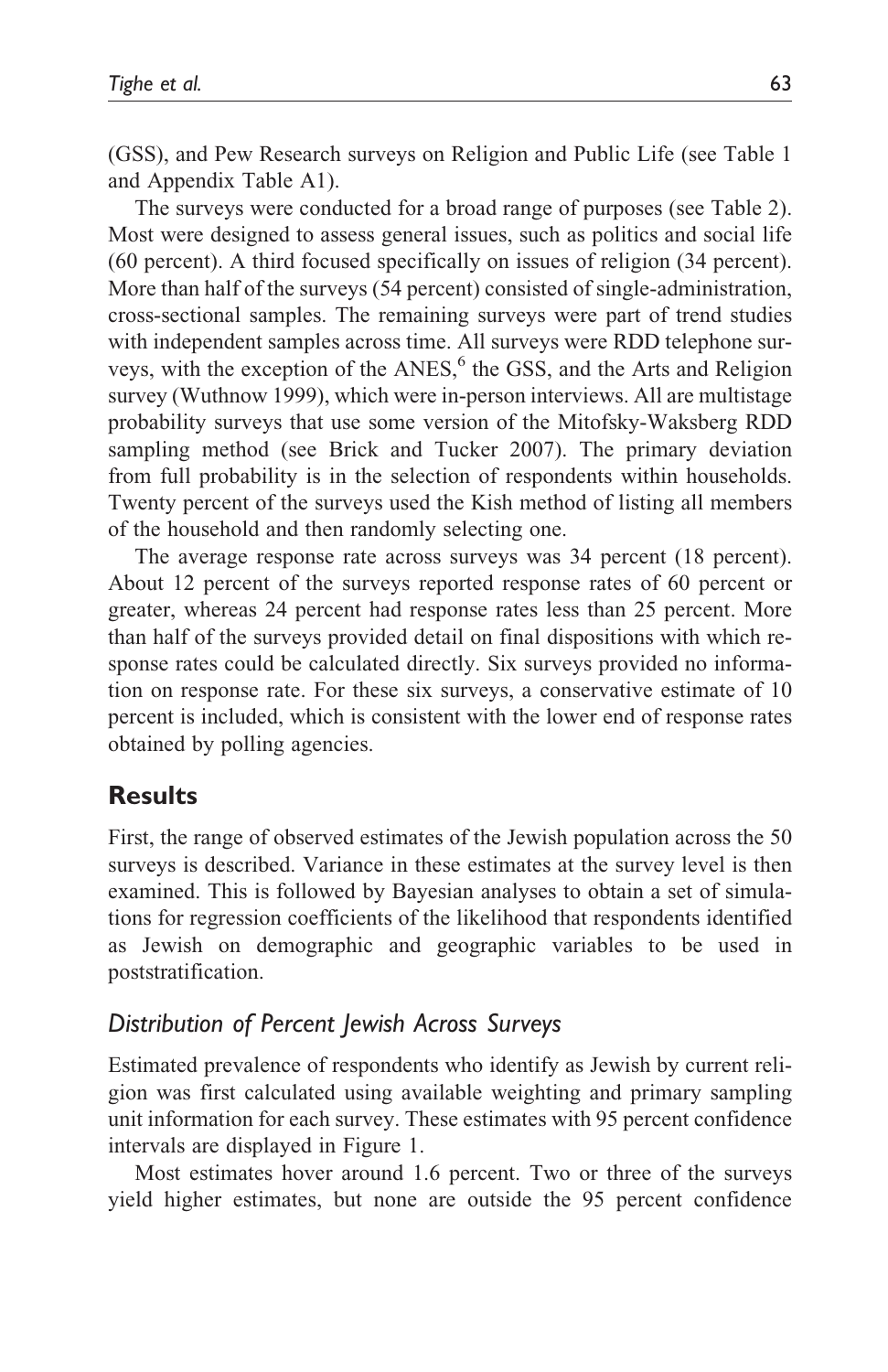|                                  | Year                                                | Sample size         |                                  | Year         | Sample size                      |
|----------------------------------|-----------------------------------------------------|---------------------|----------------------------------|--------------|----------------------------------|
| American National Election Study |                                                     |                     | General Social Survey            |              |                                  |
|                                  | 1998                                                | 991                 |                                  | 1998         |                                  |
|                                  |                                                     |                     |                                  |              |                                  |
|                                  |                                                     |                     |                                  | 2002<br>2004 |                                  |
|                                  | 2000a<br>2000b<br>2004                              | $\frac{1,006}{801}$ |                                  |              | 2,750<br>2,750<br>2,769<br>2,745 |
| Pew                              |                                                     |                     | <b>ABC/Washington Post polls</b> |              |                                  |
| Civic and political health       |                                                     |                     | Church abuse                     |              | 979                              |
| Biennial media consumption       |                                                     |                     | Church scandal                   | 2004         |                                  |
|                                  |                                                     |                     | Vatican                          | 2002         | 168<br>166.                      |
|                                  | 0028800238002001<br>0000200200001<br>00020000001001 |                     | ABC News polls                   |              |                                  |
|                                  |                                                     |                     | Islam                            | 2003         |                                  |
| GOP and religion                 |                                                     |                     | <b>Bishops</b>                   | 2002         | <b>55788</b>                     |
| Immigration survey               |                                                     |                     | Religion poll                    | 1997         |                                  |
| Religion and politics            |                                                     |                     | Pedophilia                       | 2002         |                                  |
| Religion post 9-11               |                                                     |                     | Annenberg Election Survey        |              |                                  |
| Religion and public life         |                                                     |                     |                                  | 2000         |                                  |
|                                  |                                                     | ,948                |                                  | 2004         | 56,224<br>77,946                 |
|                                  | 2003<br>2005<br>2005                                | ,940                | <b>Other</b>                     |              |                                  |
|                                  |                                                     | ,964                | American perceptions of aging    | 2000         | 3,000                            |
|                                  |                                                     |                     |                                  |              | (continued)                      |

64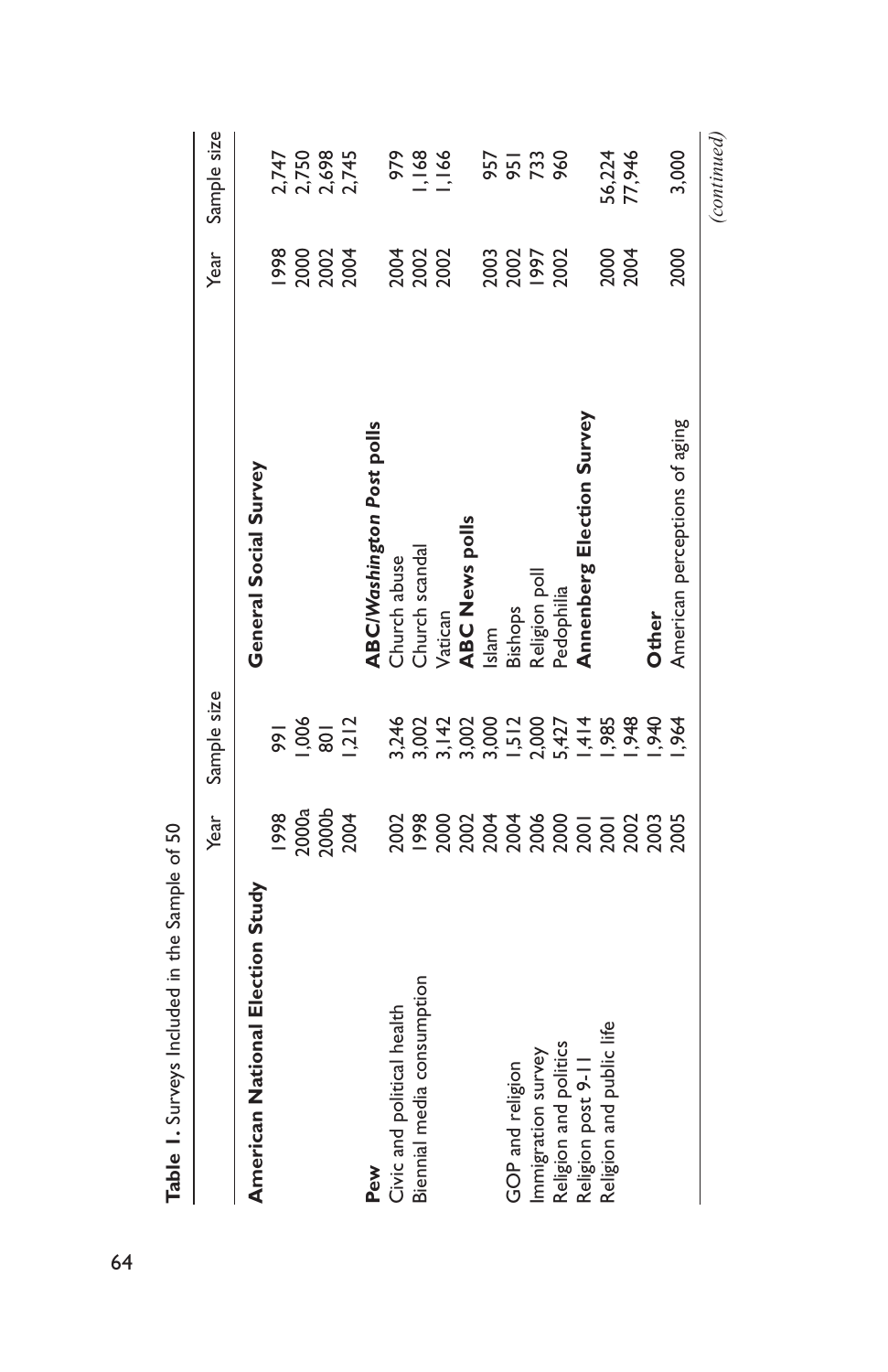| 1999<br>2002<br>2002<br>2002<br>American public opinion: U.S. foreign policy<br>American perception of artists<br>Heritage and religious identity<br>Exploring religious America<br>Social capital benchmark<br>Multi-investigator study<br>American evangelicals<br>Exercising citizenship<br>Religion and diversity<br>Genetic testing<br>2,430<br>3,486<br>1,660<br>983<br>953<br>953<br>949<br>2003<br>2003<br>2003<br><b>PSS</b><br>2001<br>2002<br>1997<br>State of the First Amendment<br>Values update<br>War tracking<br>Wave 2<br>Wave I |  | Year Sample size |                   | Year Sample size                                   |
|----------------------------------------------------------------------------------------------------------------------------------------------------------------------------------------------------------------------------------------------------------------------------------------------------------------------------------------------------------------------------------------------------------------------------------------------------------------------------------------------------------------------------------------------------|--|------------------|-------------------|----------------------------------------------------|
|                                                                                                                                                                                                                                                                                                                                                                                                                                                                                                                                                    |  |                  |                   | 948                                                |
|                                                                                                                                                                                                                                                                                                                                                                                                                                                                                                                                                    |  |                  |                   | 981                                                |
|                                                                                                                                                                                                                                                                                                                                                                                                                                                                                                                                                    |  |                  |                   |                                                    |
|                                                                                                                                                                                                                                                                                                                                                                                                                                                                                                                                                    |  |                  |                   |                                                    |
|                                                                                                                                                                                                                                                                                                                                                                                                                                                                                                                                                    |  |                  |                   |                                                    |
|                                                                                                                                                                                                                                                                                                                                                                                                                                                                                                                                                    |  |                  |                   |                                                    |
|                                                                                                                                                                                                                                                                                                                                                                                                                                                                                                                                                    |  |                  |                   | 2,928<br>1,922<br>1,749<br>1,472<br>1,477<br>1,477 |
|                                                                                                                                                                                                                                                                                                                                                                                                                                                                                                                                                    |  |                  |                   |                                                    |
|                                                                                                                                                                                                                                                                                                                                                                                                                                                                                                                                                    |  |                  |                   |                                                    |
|                                                                                                                                                                                                                                                                                                                                                                                                                                                                                                                                                    |  |                  |                   |                                                    |
|                                                                                                                                                                                                                                                                                                                                                                                                                                                                                                                                                    |  |                  | Arts and religion |                                                    |

Table I. (continued) Table 1. (continued)

a. Face-to-face sample.<br>b. Random digit dial sample. a. Face-to-face sample.

b. Random digit dial sample.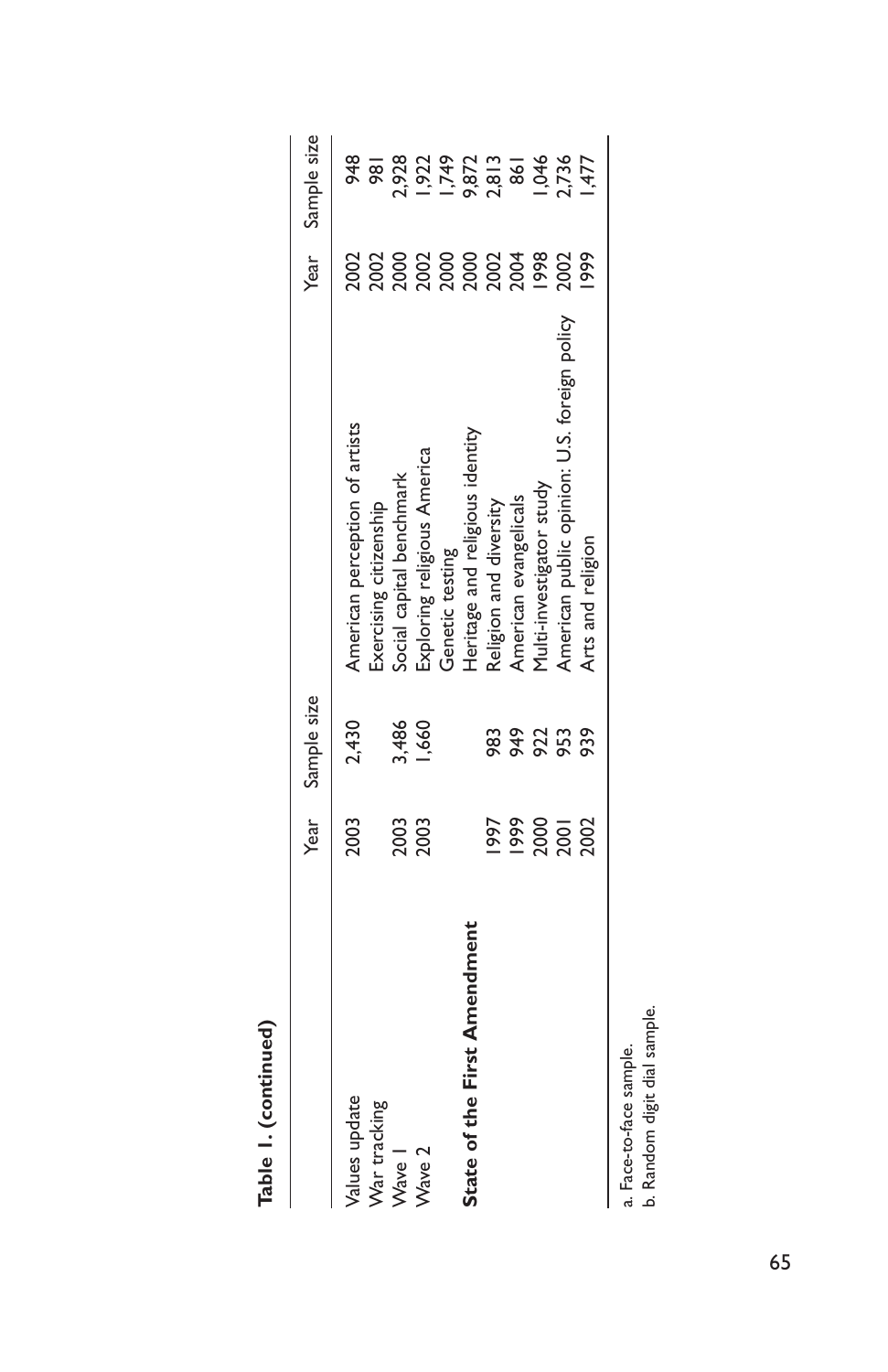|                                 | Number Percent  |    |                                     |    | Number Percent  |
|---------------------------------|-----------------|----|-------------------------------------|----|-----------------|
|                                 | of              | of |                                     | of | of              |
|                                 | surveys surveys |    |                                     |    | surveys surveys |
| <b>Primary purpose</b>          |                 |    | <b>Survey shop</b>                  |    |                 |
| Religion                        | 17              | 34 | University affiliated               | 16 | 32              |
| Politics                        | 20              | 40 | ISR <sup>a</sup> /NORC <sup>b</sup> | 8  | 16              |
| Social life                     | 10              | 20 | University of Connecticut           | 5  | 10              |
| Other                           | 3               | 6  | <b>UC Berkeley</b>                  |    | $\mathfrak{p}$  |
| <b>Design</b>                   |                 |    | University of Maryland              |    | 2               |
| Cross-section                   | 27              | 54 | University of Indiana               |    | 2               |
| Trend                           | 23              | 46 | <b>PSRA<sup>c</sup></b>             | 13 | 26              |
| Mode of administration          |                 |    | Abt SRBI, Inc.                      | 7  | 14              |
| Telephone                       | 42              | 84 | <b>TNS</b> Intersearch              | 7  | 14              |
| In-person                       | 8               | 16 | Other                               | 7  | 4               |
| <b>Response rates</b>           |                 |    | <b>Respondent selection</b>         |    |                 |
| AAPOR 3 <sup>d</sup> (mean, SD) | 34              | 18 | Kish                                | 10 | 20              |
| Final dispositions              | 29              | 58 | Hagan-Collier                       | 20 | 40              |
|                                 |                 |    | Last/first birthday                 | 13 | 26              |
|                                 |                 |    | "Random adult"                      | 6  | $\overline{2}$  |

a. Institute for Social Research.

b. National Opinion Research Center.

c. Princeton Survey Research Association.

d. American Association for Public Opinion Research Response Rate 3.

intervals for most of the other surveys. Similarly, one survey appears to yield a rather low estimate, but it too remains in the 95 percent confidence interval for several of the other surveys. There are a number of ways in which these surveys differ, including methods of weighting and the factors included to calculate survey weights. Thus, it is difficult to draw conclusions about the range of estimates observed without first examining the nature of the variability associated with the surveys. Because the goal is to estimate prevalence and examine the characteristics of those who identify as Jewish, the variability associated with surveys is examined through hierarchical models with individuals' data nested within surveys.

#### Clustering of Respondents Within Surveys

The basic model is represented by a simple intercept-only logistic regression (see Table 3). The first columns present the log-odds that a respondent is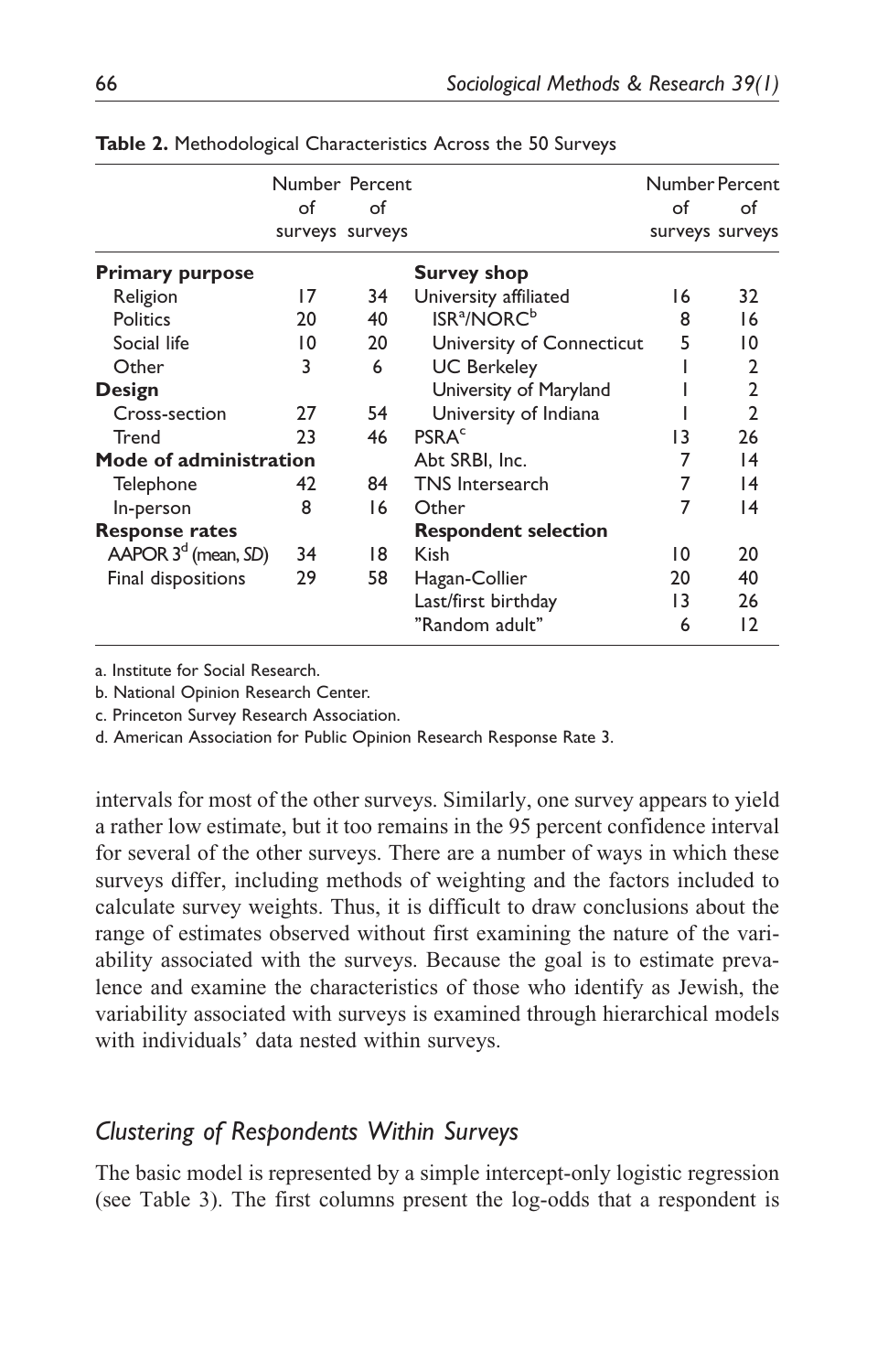

Figure 1. Distribution of weighted estimates of Jewish population across 50 surveys

Jewish across all surveys, ignoring clustering of respondents within surveys. The log odds of  $-3.9$  corresponds to approximately 2 percent of the adult population in the United States, which is somewhat higher than estimates obtained in most surveys when analyzed individually.

The last two sets of columns in Table 3 display results from a standard multilevel model using the LMER package in R (Bates 2005) and a hierarchical Bayesian analysis implemented in WinBUGS using R2WinBUGS (Gelman 2007; Park et al. 2004; Park, Gelman, and Kaplan 2006). The Bayesian and R2WinBUGS methods were preferred for theoretical and practical reasons, not least of which was the efficiency of model fitting and postmodel processing. The two methods are compared to confirm that they yield similar estimates because results from standard methods such as LMER are used as starting values to speed convergence of the Bayesian models. For both models, the constant-only model can be specified as a two-level model. The level 1 model represents the likelihood a respondent identifies as Jewish by religion:

$$
ln(p_{ij}/(1-p_{ij})=\beta_{0j},
$$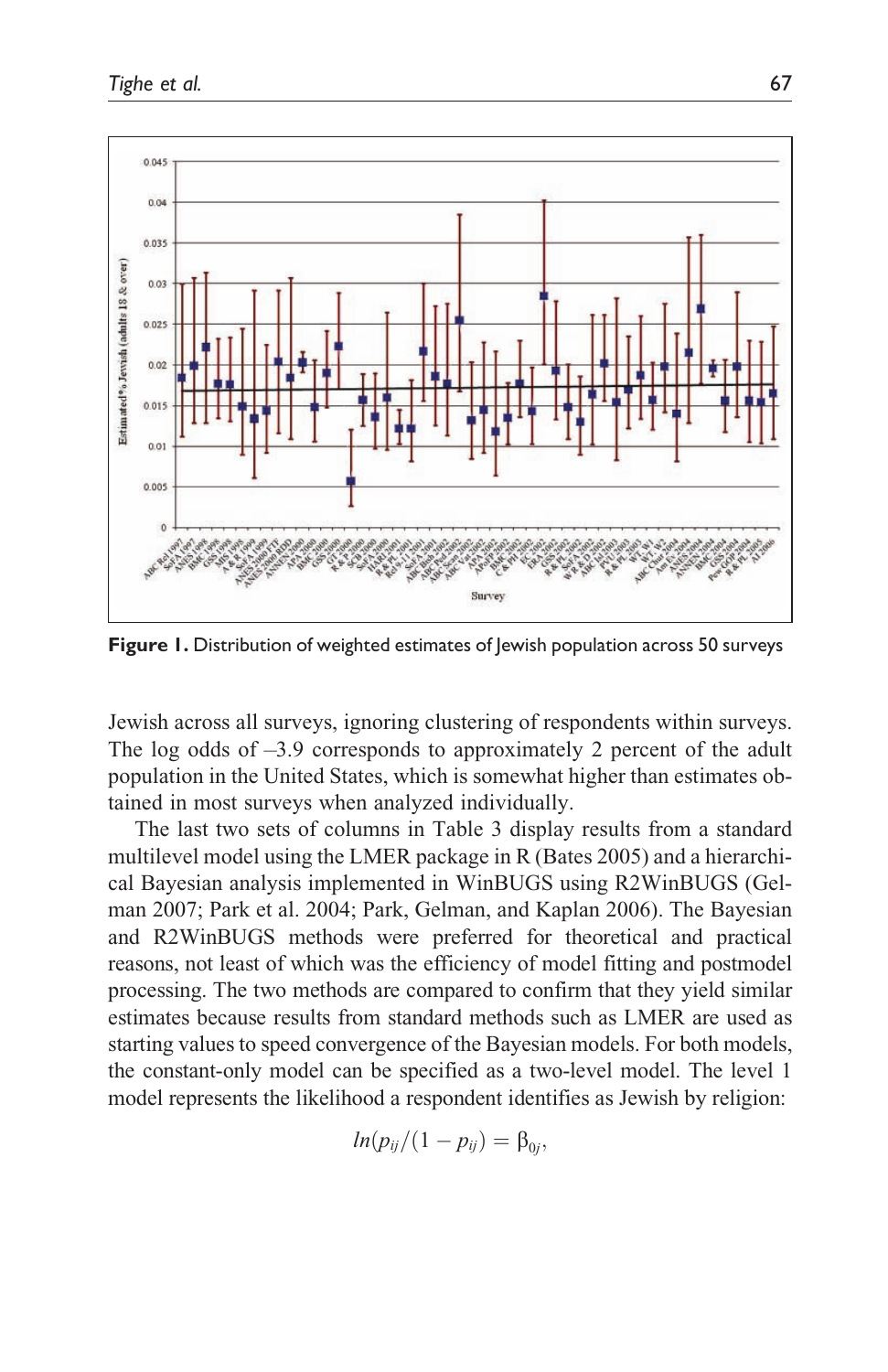|                                                                  |                               |       |                          |       | Hierarchical models                  |                          |
|------------------------------------------------------------------|-------------------------------|-------|--------------------------|-------|--------------------------------------|--------------------------|
|                                                                  | Logistic                      |       | R-Imer                   |       | <b>WinBUGS</b>                       |                          |
|                                                                  | Coefficient                   | SE -  | Coefficient              | SE    | Coefficient                          | SE                       |
| Intercept<br>invlogit<br>AIC <sup>a</sup><br>Variance components | $-3.872$<br>.0204<br>46978.63 | 0.015 | $-3.929$<br>.0193        | 0.028 | $-3.953$<br>.0188<br>46954.80<br>tau | .03<br>80.10             |
| Level $2 =$ survey<br>ICC<br><b>MOR</b>                          |                               |       | 0.0129<br>0.004<br>1.114 |       | 1/tau                                | 0.0125<br>0.004<br>1.112 |

Table 3. Results, Including Log Likelihood Functions and Variance Components for Constant-Only Models

Note:  $AIC = Akaike's Information Criterion; ICC = intraclass correlation;$ 

 $MOR =$  median odds ratio;  $SE =$  standard error.

a. For WinBUGS model, DIC rather than AIC is reported.

where  $j$  denotes surveys, and  $i$  denotes respondents within surveys. The coefficient  $\beta$  varies across surveys and is represented by a level 2 model:

$$
\beta_{0j}=\gamma_{00}+\mu_{0j}
$$

As expected, both methods yield similar estimates. Intercepts, which represent the likelihood a respondent is Jewish, are approximately –3.9. Variance estimates are essentially identical. Intraclass correlations (ICCs) of .004 indicate that only a small proportion of the total variance is explained by the clustering of respondents within surveys. The ICC in this context is equivalent to tests of homogeneity of study effects in the context of meta-analysis (Hox 2002). The median odds ratio (MOR) provides an interpretation of the variance estimate as an odds ratio (Larsen et al. 2000). The observed values of 1.1 indicate that given any two randomly chosen surveys, the odds of a respondent identifying as Jewish in the survey with the highest likelihood are nearly equivalent to the odds of identifying as Jewish in the survey with the lowest likelihood, which supports the observation that very little variability exists between the surveys.

#### **Poststratification**

In the context of survey analysis and population estimation, one must consider whether the respondents in the surveys are representative of the target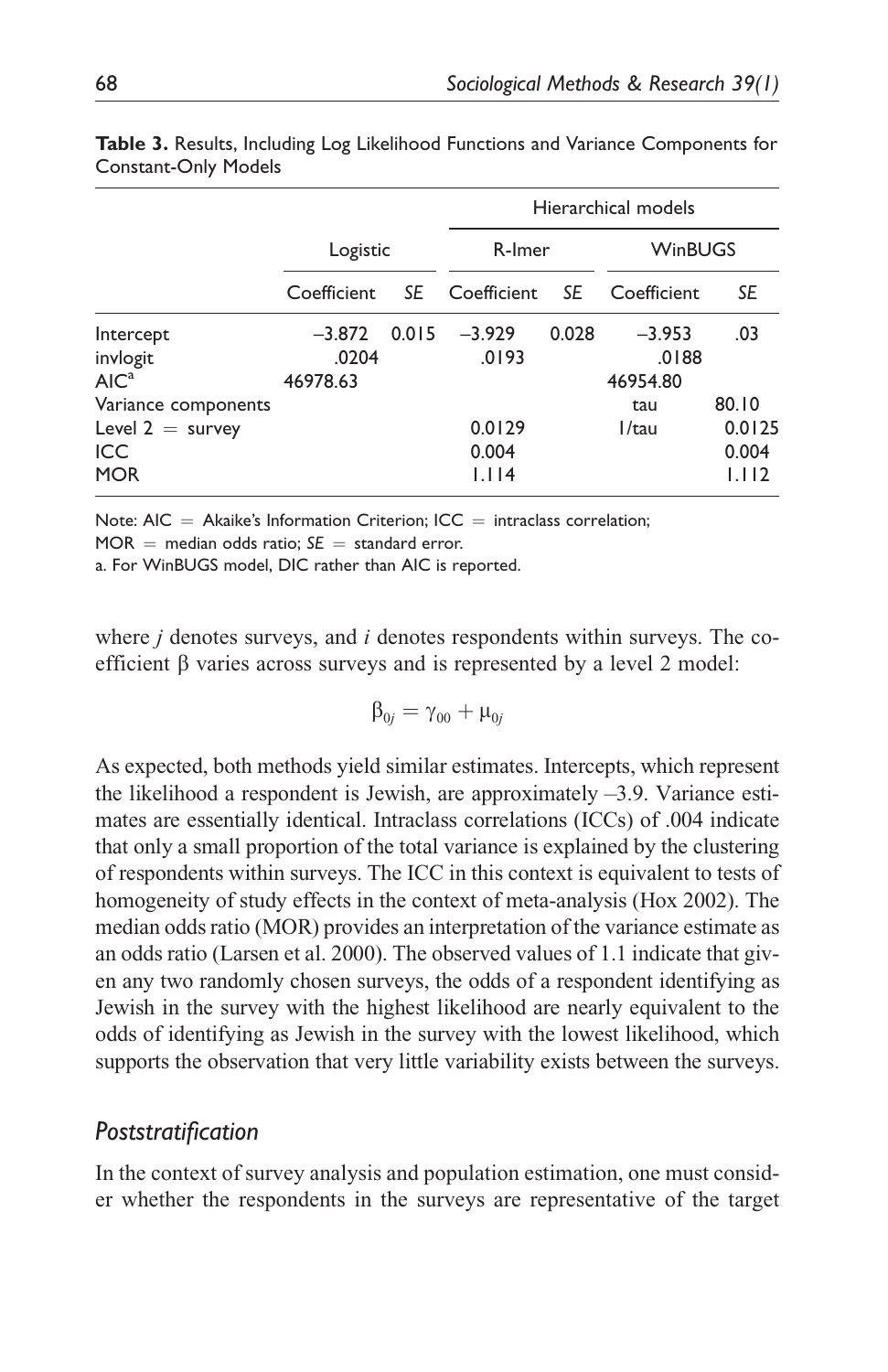population before generalizing the observed estimates to population estimates. The 50 surveys differ in a number of ways, including methods of respondent selection and response rates. Most of the factors related to survey design ultimately affect external validity and the representativeness of the samples. The analysis of cross-survey estimation, therefore, begins by examining factors related to sample characteristics.

RDD surveys typically overrepresent college-educated and white non-Hispanic groups (Keeter et al. 2006). The overall distributions of demographics in comparison to the prevalence in the U.S. population are displayed in Table 4.<sup>7</sup> Also included is the proportion of missing data.

Overall, the white non-Hispanic and college-educated groups are overrepresented. White non-Hispanics comprise 78 percent of all respondents compared with 72 percent in the general population. More than 35 percent of the sample has a four-year college degree or greater, compared with 24 percent in the general population. There are also small differences in the representation by census regions. These differences are attributable to the disproportionate representation of particular states. For example, California is underrepresented across the sample of 50 surveys (9.8 percent) compared with 11.8 percent of the total population in the continental United States. New York (6 percent) and Illinois (3.7 percent) are also underrepresented (6.8 percent and 4.4 percent, respectively).

Individual surveys typically adjust for disproportionate representation through weighting procedures. A majority of the surveys (60 percent) account for disproportionate sampling solely through the use of poststratification weights. Among these, there is variability in what variables and demographic groups are used in poststratification. Fewer than 15 percent of the surveys include weights based solely on factors related to the probability of selection introduced by their sampling strategies (e.g., geographic areas, number of eligible respondents, and number of phone lines). The lack of consistency in how survey weights are created requires application of methods that account for factors related to the disproportionate representation of respondents in a way that is comparable, or standardized, across all surveys. Given the small amount of missing data for the standard demographics of sex, race, education, and age, all nonmissing data are included. For key geographic variables, however, where there are substantially more missing data, distributions and estimates for surveys that include these variables are first compared with surveys that did not include these variables.

#### Inclusion of Sex, Race, Education, and Age

The observed distributions of Jewish respondents across the full sample of 50 surveys by sex, race, education, and age are displayed in Table 5. A higher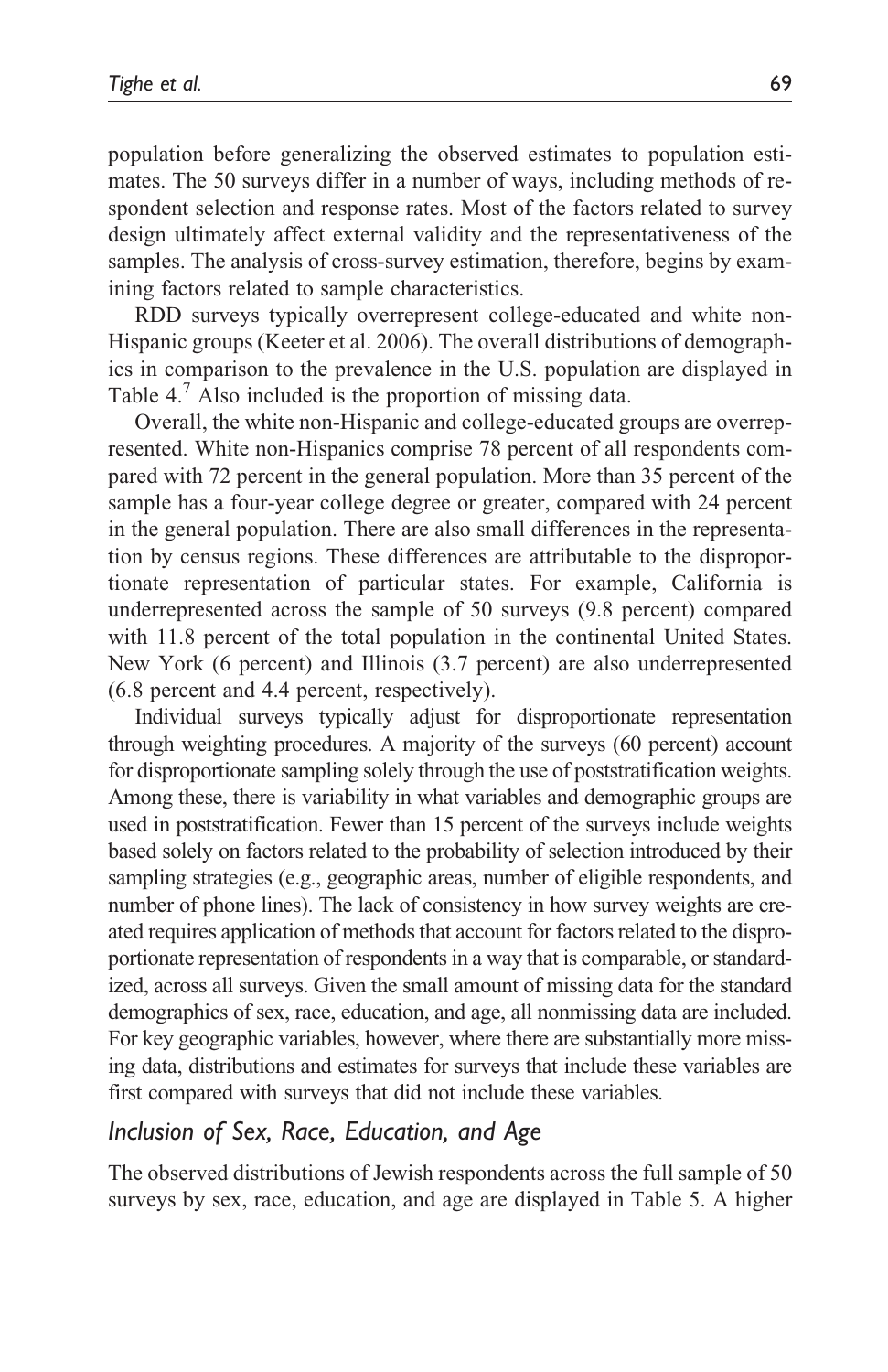|                        | 50 surveys | Percentage missing <sup>a</sup> | Census |
|------------------------|------------|---------------------------------|--------|
| <b>Sex</b>             |            | 0.004                           |        |
| Male                   | 44.9       |                                 | 48.1   |
| Female                 | 55.1       |                                 | 51.9   |
| Race                   |            | 1.5                             |        |
| White, non-Hispanic    | 78.0       |                                 | 72.0   |
| Black, Hispanic, other | 22.0       |                                 | 28.0   |
| <b>Education</b>       |            | 0.8                             |        |
| College graduate       | 35.4       |                                 | 24.3   |
| Non-college graduate   | 64.6       |                                 | 75.7   |
| Age                    |            | 1.2                             |        |
| 18-24 years            | 9.5        |                                 | 13.0   |
| $25 - 34$ years        | 17.6       |                                 | 18.5   |
| $35-44$ years          | 21.2       |                                 | 21.1   |
| 45-54 years            | 20.4       |                                 | 18.9   |
| 55-64 years            | 14.2       |                                 | 12.4   |
| $65+$ years            | 7.1        |                                 | 16.1   |
| <b>Region</b>          |            | 4.9                             |        |
| Northeast              | 19.0       |                                 | 19.7   |
| Midwest                | 24.6       |                                 | 23.2   |
| South                  | 36.2       |                                 | 35.5   |
| West                   | 20.3       |                                 | 21.6   |
| <b>Metro status</b>    |            | 8.1                             |        |
| Nonmetropolitan        | 21.7       |                                 | 21.6   |
| Metropolitan           | 78.3       |                                 | 78.4   |
|                        |            |                                 |        |

Table 4. Percentages of Respondents Within Basic Demographic Categories Across All Surveys Compared With the Census

a. The percentage missing represents the amount of missing data list-wise—for the variable listed and all variables preceding it in the table.

proportion of Jewish respondents are white non-Hispanic and college educated. In addition, there are a higher proportion of Jewish respondents in the older compared with younger age groups.

Logistic regressions of the likelihood a respondent is Jewish on the age, sex, race, and education of the respondent were run. A completely pooled analysis across the 50 surveys was run, as well as unpooled models, one with survey as a factor in a generalized linear model (GLM) and the other with survey as a level of clustering in a hierarchical model (see Table  $6$ ).<sup>8</sup>

Inclusion of survey as a grouping factor did not affect estimates of the fixed effects. None of the surveys significantly differed from the reference category. When one takes into account demographic covariates, however, the amount of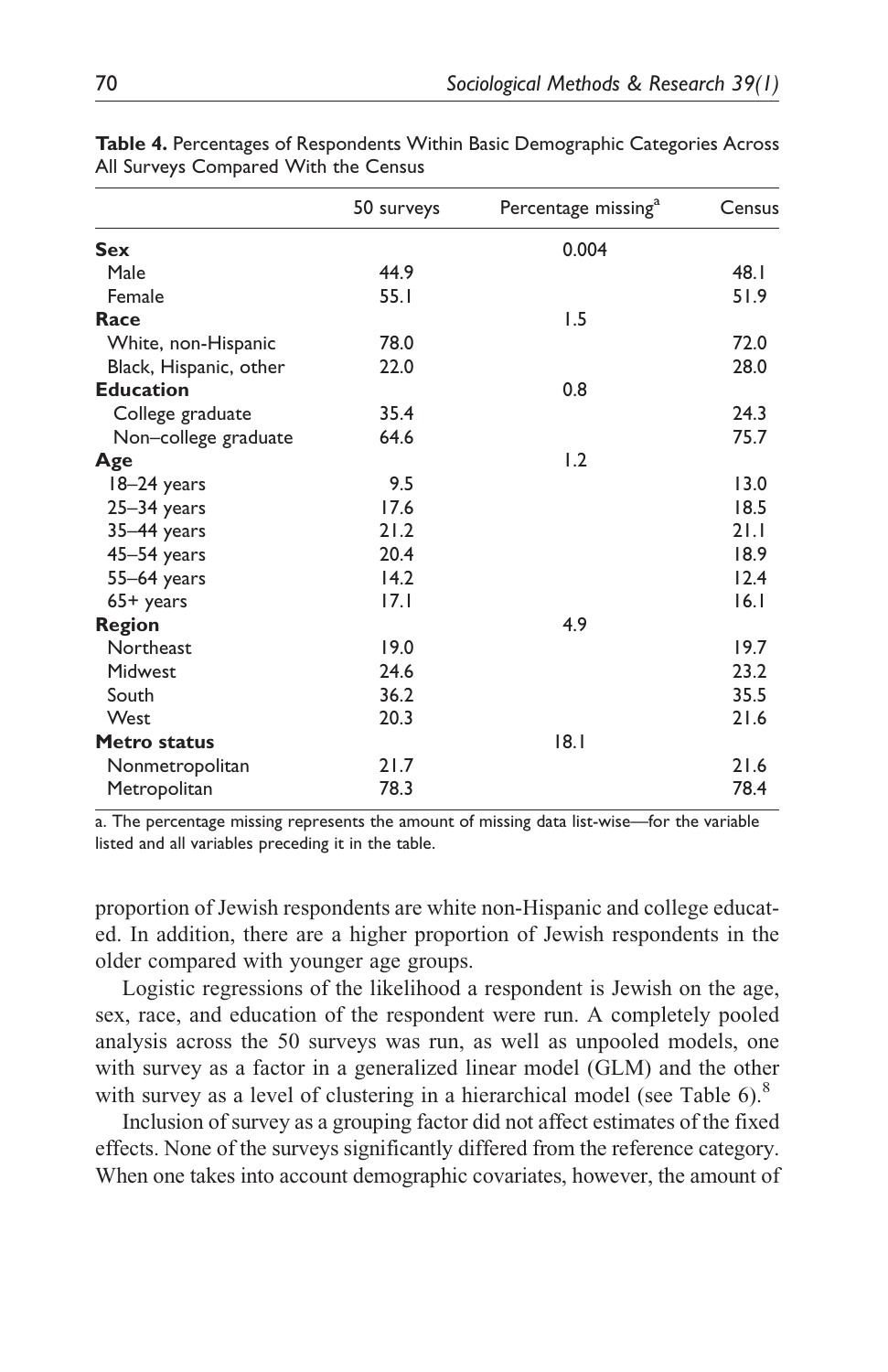|                        | Count | Percentage within subgroup |
|------------------------|-------|----------------------------|
| <b>Sex</b>             |       |                            |
| Male                   | 2,288 | 2.17                       |
| Female                 | 2.528 | 1.94                       |
| Race                   |       |                            |
| White, non-Hispanic    | 4,527 | 2.49                       |
| Black, Hispanic, other | 256   | 0.50                       |
| <b>Education</b>       |       |                            |
| College graduate       | 3,270 | 3.95                       |
| Non-college graduate   | 1,534 | 1.01                       |
| Age                    |       |                            |
| $18-24$ years          | 343   | 1.55                       |
| $25 - 34$ years        | 611   | I.48                       |
| $35-44$ years          | 816   | 1.64                       |
| $45-54$ years          | 1.094 | 2.30                       |
| 55-64 years            | 794   | 2.40                       |
| 65+ years              | 1,104 | 2.76                       |

Table 5. Distribution of Jewish Respondents by Sex, Race, Education, and Age

variability associated with the clustering of respondents within surveys is reduced to nearly zero, indicated by the ICC of .001 and MOR near 1.0.

A Bayesian analysis was conducted, and a sample of approximately 1,000 simulations postconvergence were saved and used to create poststratified estimates (cf., Park, Gelman, and Bafumi 2004). Starting values were based on the results from the GLM model. A summary of the distribution of model coefficients across simulations is displayed in Table 7. Average values for the estimated logit and standard deviation for each variable in the model closely approximate the coefficients obtained using GLM. In addition, the table includes the estimated R-hat, a measure of convergence for each of the parameters in the model (Park et al. 2006). Values of R-hat of 1 indicate convergence.

The estimates for each simulation were used in the calculation of poststratified estimates in combination with data from the 2002 Current Population Survey March Supplement (CPS). The estimated percentage Jewish in each demographic group was obtained by substituting the 48 possible combinations of sex, race, education, and age into the resulting equation for each simulation, yielding a  $48 \times 1,000$  matrix of likelihood estimates, which were then converted to proportions (see Table 8). These proportions were then multiplied by the corresponding CPS population count for each cell to obtain estimated Jewish population counts. Summing across the estimated cell counts for each simulation yields an estimate of the total Jewish population,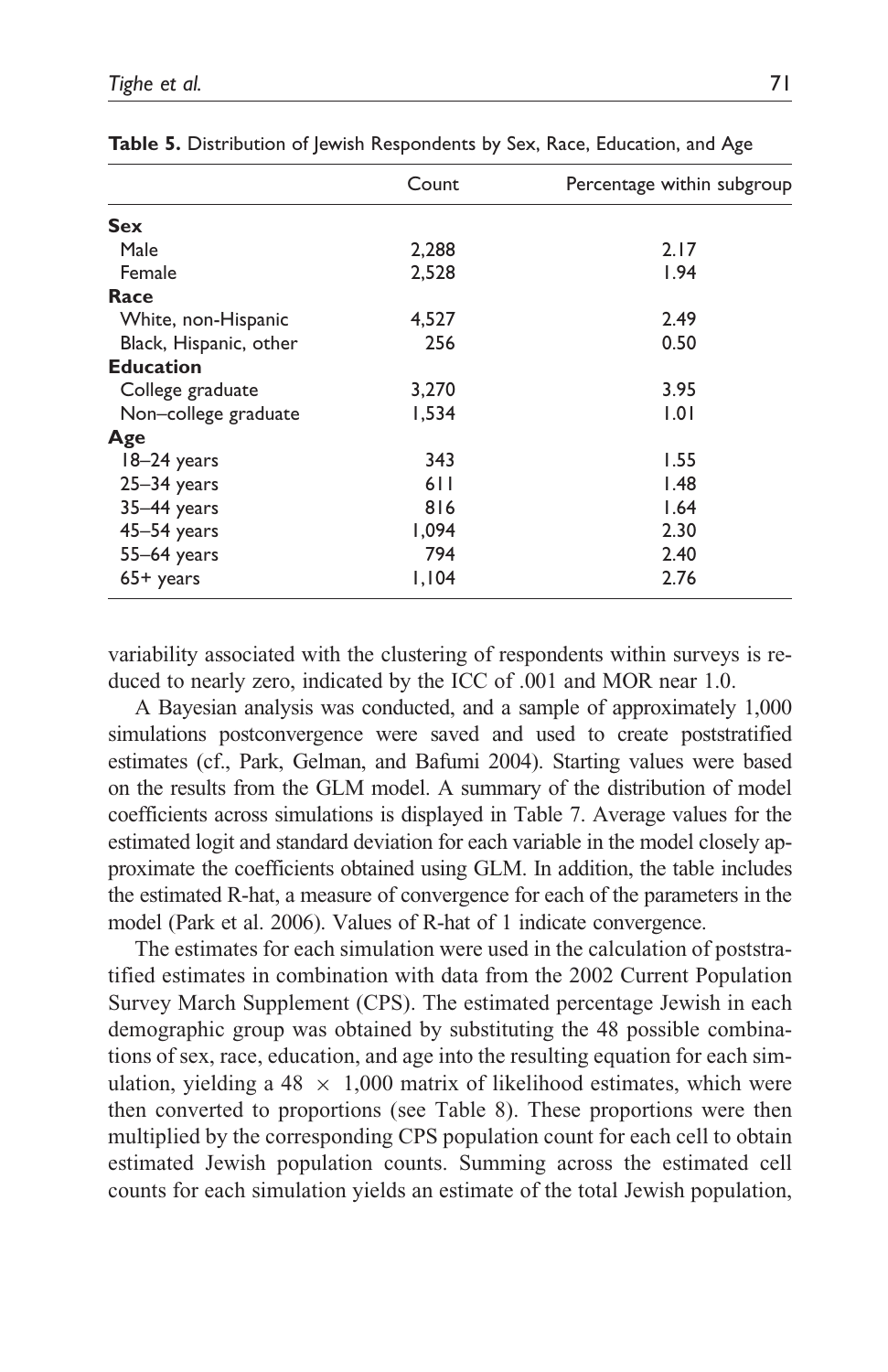|                              | <b>GLM</b> logistic |      | GLM survey as factor <sup>a</sup> |      | <b>LMER</b> logistic |      |
|------------------------------|---------------------|------|-----------------------------------|------|----------------------|------|
|                              | B                   | SE   | B                                 | SE   | B                    | SE   |
| Intercept <sup>b</sup>       | $-3.19***$          | 0.04 | $-3.21***$                        | 0.04 | $-3.23***$           | 0.05 |
| Sex                          | $-0.05$             | 0.03 | $-0.05$                           | 0.03 | $-0.05$              | 0.03 |
| Race                         | $-1.41***$          | 0.06 | $-1.40***$                        | 0.06 | $-1.58***$           | 0.04 |
| Education                    | $-1.58***$          | 0.04 | $-1.58***$                        | 0.04 | $-1.40***$           | 0.06 |
| Age 18-24 years              | 0.08                | 0.11 | 0.09                              | 0.11 | 0.08                 | 0.11 |
| Age 25-34 years              | $-0.09$             | 0.05 | $-0.09$                           | 0.05 | $-0.09$              | 0.05 |
| Age 45-54 years              | $0.28***$           | 0.05 | $0.28***$                         | 0.05 | $0.28***$            | 0.05 |
| Age 55-64 years              | $0.36***$           | 0.05 | $0.37***$                         | 0.05 | $0.36***$            | 0.05 |
| Age 65+ years                | $0.48***$           | 0.06 | $0.49***$                         | 0.06 | $0.48***$            | 0.06 |
| Education $\times$ Age 18-24 | $0.74***$           | 0.13 | $0.74***$                         | 0.13 | $0.74***$            | 0.13 |
| Education $\times$ Age 65+   | $0.40***$           | 0.07 | $0.40***$                         | 0.07 | $0.40***$            | 0.07 |
| <b>AIC</b>                   | 42.747.69           |      | 42,749.23                         |      | 42,781.33            |      |
| Variance components          |                     |      |                                   |      |                      |      |
| Survey                       |                     |      |                                   |      | 0.009                |      |
| ICC <sup>c</sup>             |                     |      |                                   |      | 0.001                |      |
| <b>MOR</b>                   |                     |      |                                   |      | 1.09                 |      |

Table 6. Logistic Regression of Current Religion Jewish on Sex, Race, Education, and Age of Respondent With and Without Survey Cluster Information

Note: AIC = Akaike's Information Criterion; GLM = Generalized Linear Model; ICC = intraclass correlation; LMER = Linear Mixed Effects Models for R; MOR = median odds ratio; SE = standard error.

a. For brevity, coefficients for the 49 dummy variables for survey are omitted. The survey with the largest sample size, the 2004 Annenberg Election Survey, is the reference category. b. The intercept represents the reference group on all demographic covariates: male, white non-Hispanic, college graduates, using two categories of sex ( $0 =$  male,  $1 =$  female), two categories of race ( $0 =$  white non-Hispanic,  $1 =$  other), and two categories of education  $(0 =$  college graduate,  $1 =$  not a college graduate).

c. ICC is based on Level 1 variance estimate of 2/3 (Hox 2002).  $*_{p}$  < .10.  $*_{p}$  < .001.

with certainty intervals based on the distribution across the 1,000 simulations. The overall population is estimated to be 1.7 percent, with a 95 percent certainty interval ranging from 1.66 percent to 1.75 percent. This corresponds to an estimated 3,542,000 adults (95 percent confidence interval, 3,444,771–3,636,757).

#### Inclusion of Census Regions, States, and Metropolitan Status

Surveys define their primary sampling units (PSUs) differently; thus, a direct comparison of PSUs is difficult. Furthermore, only two sets of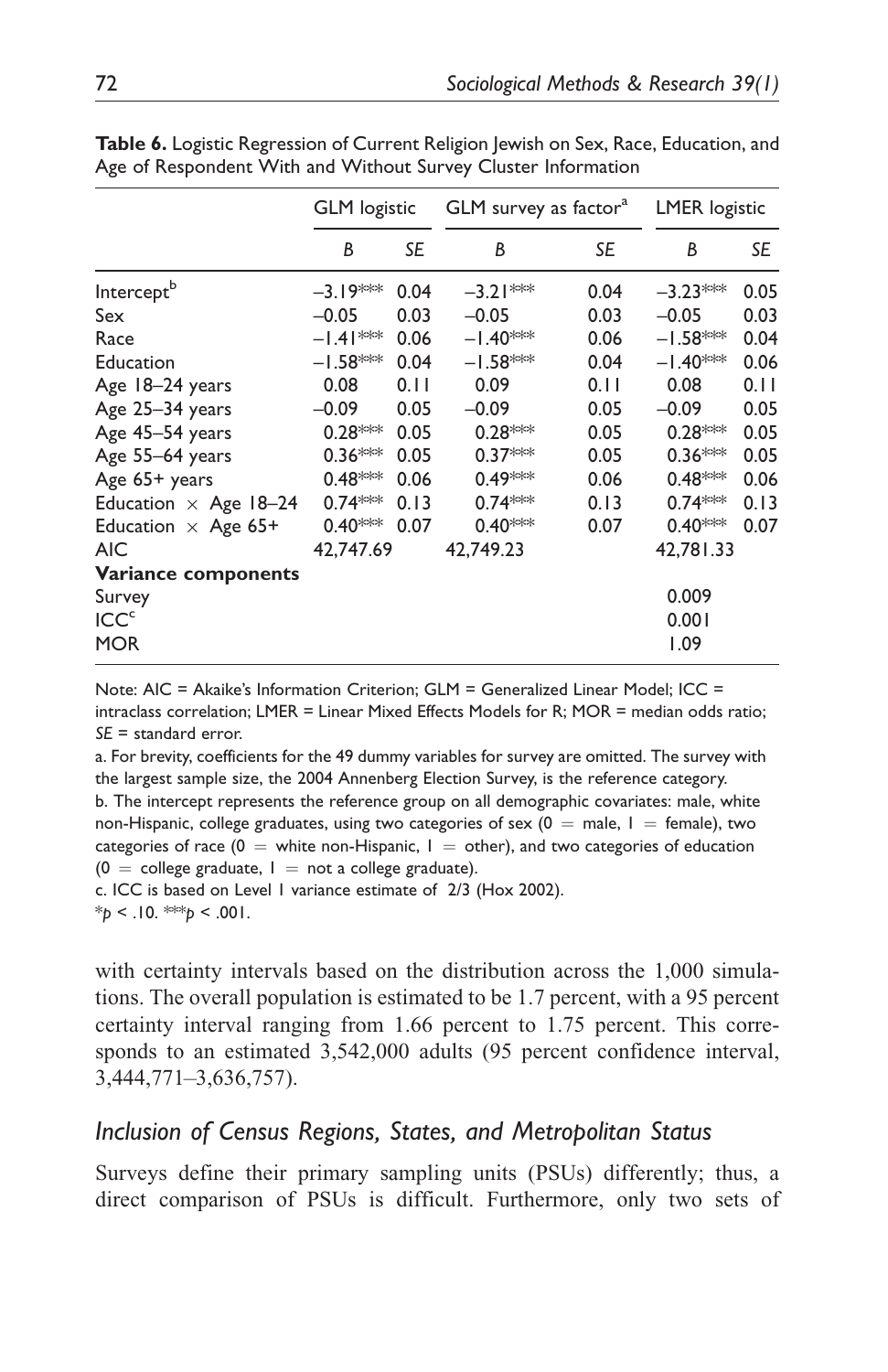|                              | Mean      | SD   | R-hat |
|------------------------------|-----------|------|-------|
| (Intercept)                  | $-3.19$   | 0.04 | 1.04  |
| Female                       | $-0.05$   | 0.03 | 1.04  |
| Nonwhite                     | $-1.41$   | 0.06 | 1.01  |
| Non-college graduate         | $-1.58$   | 0.04 | 1.02  |
| Age 18-24 years              | 0.08      | 0.10 | 1.02  |
| Age 25-34 years              | $-0.08$   | 0.06 | 1.02  |
| Age 45-54 years              | 0.28      | 0.04 | 1.01  |
| Age 55-64 years              | 0.36      | 0.05 | 1.01  |
| Age 65+ years                | 0.48      | 0.05 | 1.02  |
| Education $\times$ Age 18-24 | 0.74      | 0.11 | 1.01  |
| Education $\times$ Age 65+   | 0.40      | 0.08 | 1.02  |
| Deviance                     | 42.731.20 |      |       |

Table 7. Node Statistics for Bayesian Logistic Regression, Summary of 1,000 Simulations Postconvergence

Note:  $SD =$  standard deviation.

surveys—ANES and GSS—provide respondent-level PSU information. In both cases, public use files include proxies for the PSU, which can be used to estimate variance. Despite the variability in methods, all of the surveys are designed to provide adequate representation by geographic regions and metropolitan areas. Thus, sample characteristics for surveys that include and exclude key geographic variables of census region, state, and metropolitan area were examined (see Appendix Table A2).

Surveys that omitted geographic information, particularly the four surveys that did not include information on census region, tended to yield lower estimates of the Jewish population. All surveys overrepresented women, with the exception of surveys that excluded metropolitan status. Surveys that included geographic information also overrepresented the white non-Hispanic population and college graduates. All of these demographic variables are included in the model and poststratification.

Bayesian analyses were run for subsets of surveys based on available geographic information to obtain population estimates poststratified by demographic characteristics and by corresponding geographic variables (see Appendix Table A3). The inclusion of geographic variables in poststratification yielded higher estimates of the Jewish population than models that did not include these variables. With the inclusion of census region, there are an estimated 3.7 million (1.76 percent) Jewish adults in the United States. With the inclusion of states nested within regions, there are an estimated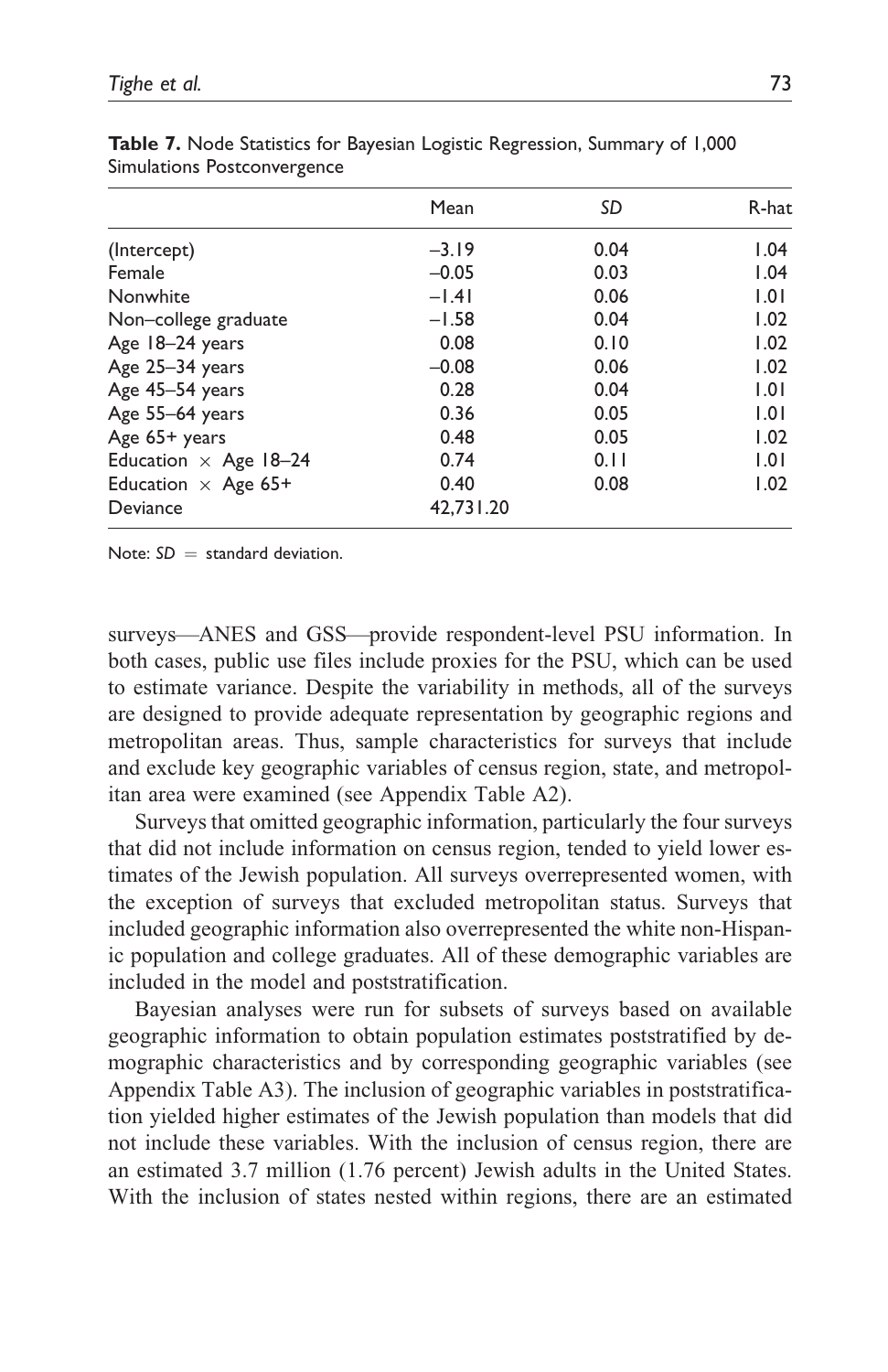|                 |                     | Table 8. Estimated Proportion of Jewish Adults by Demographic Group, With 95% Certainty Intervals |                                           |                                |                                                 |                            |                 |                  |
|-----------------|---------------------|---------------------------------------------------------------------------------------------------|-------------------------------------------|--------------------------------|-------------------------------------------------|----------------------------|-----------------|------------------|
|                 |                     | White, non-Hispanic                                                                               |                                           |                                |                                                 | Black, Hispanic, and other |                 |                  |
|                 |                     | Non-college graduate                                                                              |                                           | Non-college graduate           |                                                 | College graduate           |                 | College graduate |
|                 | Prop                | 95% CI                                                                                            | Prop                                      | 95% CI                         | Prop                                            | 95% CI                     | Prop            | 95% CI           |
| Male            |                     |                                                                                                   |                                           |                                |                                                 |                            |                 |                  |
| $18 - 24$ years | <u>ଚ୍</u>           | $.65 - 2.15$                                                                                      |                                           | $3.54 - 5.08$                  |                                                 | $0.40 - 0.55$              | $\frac{8}{2}$   | $0.86 - 1.34$    |
| $25-34$ years   |                     | $.70 - 0.86$                                                                                      | $2805577$<br>$295779$<br>$295779$         | $.34 - 3.99$                   | 4 = 1 1 1 1 0 1<br>4 = 1 1 1 1 0 1<br>0 0 0 0 0 | $-0.23$                    | 50 <sup>2</sup> | $0.80 - 1.06$    |
| 35-44 years     | 0.78                | $277 - 0.93$                                                                                      |                                           | $3.71 - 4.29$                  |                                                 | $0.18 - 0.24$              | si              | $-88 - 1.14$     |
| 45-54 years     | Ξ                   | $.01 - 1.22$                                                                                      |                                           | $.84 - 5.52$                   |                                                 | $0.24 - 0.32$              | $\frac{52}{2}$  | $-15 - 1.50$     |
| 55-64 years     | $\overline{5}$      | $.09 - 1.33$                                                                                      |                                           |                                |                                                 | $0.25 - 0.35$              | 4.              | $.25 - 1.65$     |
| $65+years$      | 2.02                | $.83 - 2.22$                                                                                      |                                           | $5.21 - 6.01$<br>$5.71 - 6.75$ |                                                 | $0.43 - 0.58$              | $\frac{60}{ }$  | $1.37 - 1.85$    |
| Female          |                     |                                                                                                   |                                           |                                |                                                 |                            |                 |                  |
| $18 - 24$ years | $\overline{\infty}$ | $.58 - 2.05$                                                                                      |                                           | $3.40 - 4.86$                  |                                                 | $0.38 - 0.53$              | Ŝ               | $0.82 - 1.28$    |
| $25-34$ years   | 0.74                | $0.66 - 0.81$                                                                                     |                                           | $.20 - 3.79$                   | $0.45$<br>0.18                                  | $0.16 - 0.21$              | 0.88            | $0.75 - 1.02$    |
| 35-44 years     | 0.81                | $0.74 - 0.88$                                                                                     |                                           | $.53 - 4.07$                   | 0.28<br>0.28                                    | $0.17 - 0.23$              | 0.95            | $0.83 - 1.10$    |
| 45-54 years     | 0.06                | $-96 - 1.15$                                                                                      |                                           | $.61 - 5.28$                   |                                                 | $0.22 - 0.30$              | $\frac{25}{13}$ | $-10 - 1.43$     |
| 55-64 years     | $\frac{1}{2}$       | $.04 - 1.26$                                                                                      | 8 8 8 8 9 9<br>8 8 8 9 9 9<br>8 9 8 9 9 9 | $1.98 - 5.77$                  |                                                 | $0.24 - 0.33$              |                 | $19 - 1.58$      |
| 65+ years       | $-92$               | $.75 - 2.1$                                                                                       |                                           | $-45 - 6.5$                    | 0.48                                            | $-0.56$                    | 52              | $30 - 1.77$      |
|                 |                     |                                                                                                   |                                           |                                |                                                 |                            |                 |                  |

Table 8. Estimated Proportion of Jewish Adults by Demographic Group, With 95% Certainty Intervals VARIL OF OUT  $\ddot{\zeta}$ d. Ċ J. ł l, ï j Ę l, é, l, ŗ,  $\bullet$ **TANA** 

Note:  $Cl =$  certainty interval;  $prop =$  proportion. Note:  $Cl =$  certainty interval; prop  $=$  proportion.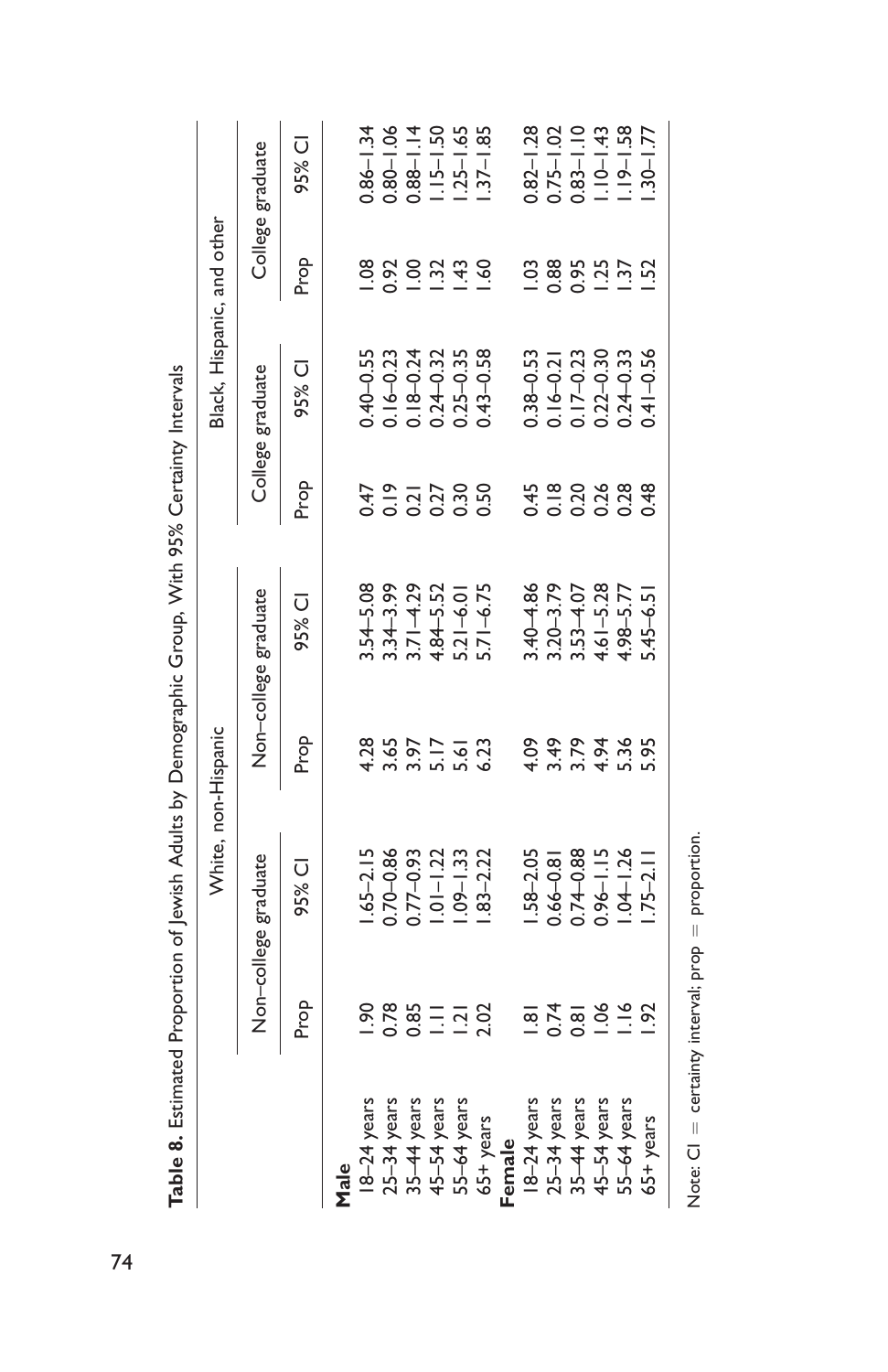3.9 million (1.86 percent) Jewish adults. Distributions by state indicate that the largest percentages of Jewish adults are concentrated in New York, New Jersey, and the District of Columbia, with additional concentrations in Maryland and Massachusetts. Although there was a significant relationship between metropolitan status and likelihood of identifying as Jewish, inclusion of metropolitan status as a poststratification variable did not affect estimates at the national, regional, or state levels. Overall, there were greater proportions of Jewish adults in metropolitan than nonmetropolitan areas, and this difference was most pronounced in the Northeast.

## **Discussion**

The present analyses demonstrate the utility of combining data from multiple surveys to estimate the distribution of small religious groups throughout the United States. Regional and state-level estimates were generated as well as estimates by age, sex, race, and educational attainment. Pooled estimates indicate that the number of adults in the United States who identify as Jewish by current religion is upwards of 3.9 million, or 1.86 percent of all U.S. adults. There were substantial differences by region, with the largest proportion of Jews living in the Northeast. Jews were also more likely to reside in metropolitan areas. Most important, there were substantial differences across the 48 demographic groups included as poststratification variables. Among white non-Hispanics, a greater proportion of those with college degrees or greater were likely to identify by religion as Jewish. In addition, those aged 45 years and older were more likely than younger respondents to identify as Jewish.

The overall estimate of 1.86 percent, derived through the pooling of many sources of nationally representative data poststratified by state, age, sex, race, and education, was consistent with Smith's (2005) review of a limited set of GSS data, which yielded an overall estimate of 1.8 percent. The key difference is that our pooled sample of 50 surveys allows for better estimation of the characteristics of the population, including differences among subgroups by age, education, and regional and state distributions. In addition, the use of hierarchical models allows one to examine heterogeneity of the multiple independent samples prior to pooling.

Had there been additional survey-level variance, heterogeneity could be modeled and estimates could be adjusted accordingly. Other survey-level factors that could be examined that may affect estimates of other groups, or of other characteristics of these groups (e.g., political orientation), include whether (1) question wording influences identification; (2) certain religious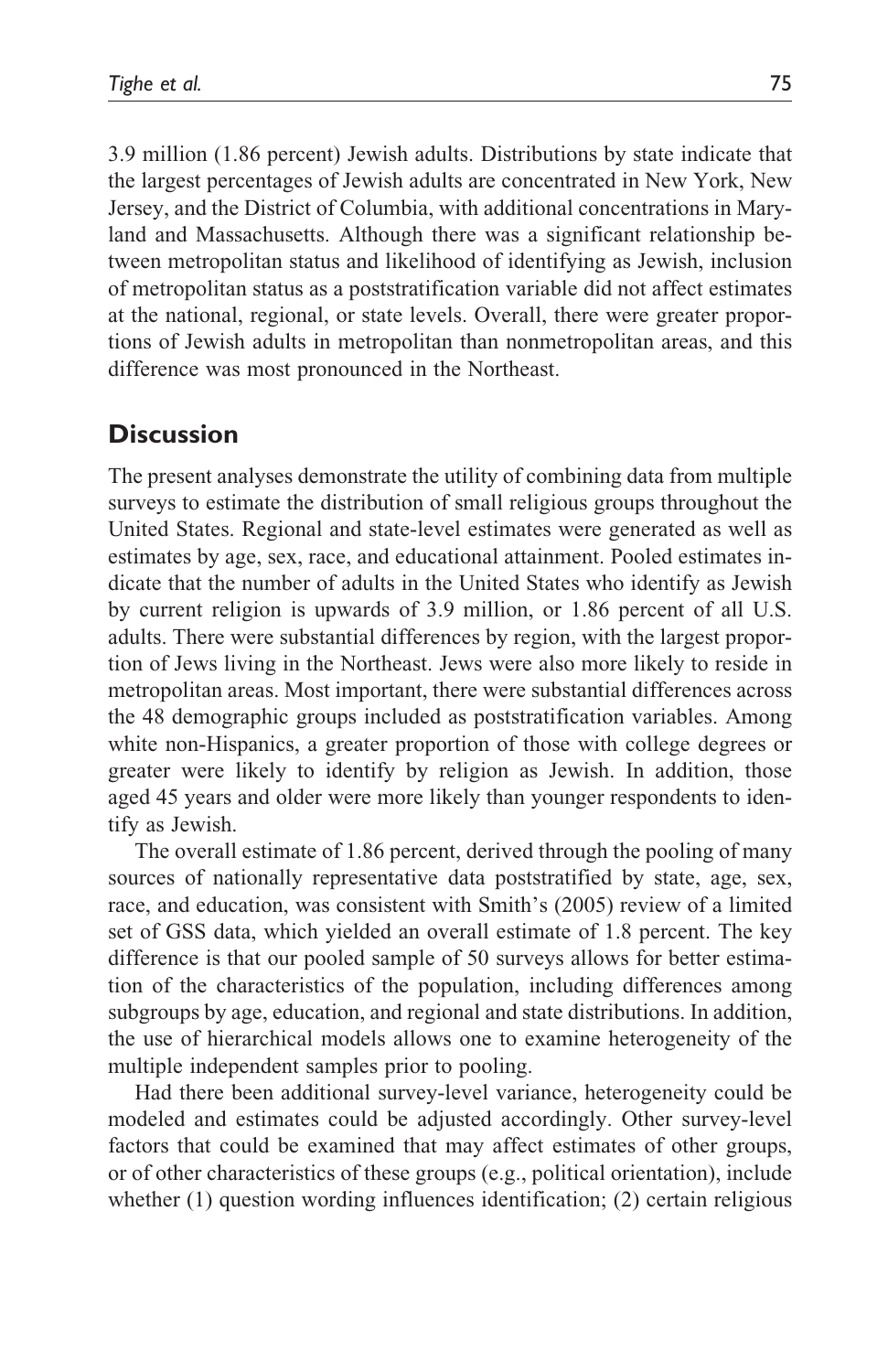groups are more or less likely to participate depending on the primary topics of the survey—religious, political, social, and health; (3) surveys that are conducted in-person rather than over the phone yield a different likelihood of identification for some groups; (4) there are differences between surveys with high and low response rates; (5) other sampling variables such as household size and number of phones affect estimates<sup>9</sup>; and (6) there are changes over time in the geographic and demographic distribution of the population. Although the majority of surveys in the current sample were clustered around the year 2000, an eight-year span was represented across the full sample of surveys. The lack of significant variability at the survey level suggests that little would be gained in overall population estimation with the inclusion of year of survey administration. The addition of more surveys within all years would improve the ability to detect and describe interactions associated with population shifts over time.

One of the benefits of this approach is that the model-based estimates of the size of different religious groups can serve as a critical source of external data for those conducting single surveys. For standard demographics such as age, race, sex, and education, investigators typically rely on the U.S. Census to determine the representativeness of their samples and to create poststratification weights. Because the census does not include religion, there is no single source of data for determining the representativeness of samples in terms of religious identification. This is critically important for surveys that seek to examine religion and the influence of religion on social behavior more broadly. The methods presented here represent the best means to estimate the size of these groups and, with additional analysis and data, can be extended to update group estimates over time. Furthermore, these analyses can be extended to the study of other similarly sized groups in a manner that allows for direct comparisons between groups using the same data source. This approach greatly reduces costs and burdens associated with the collection of multiple, independent oversamples of small populations.

Many of the surveys assessed similar core social data, such as political orientation, party affiliation, marriage, and the importance of religion. With reliable methods to combine across surveys, outcomes such as these can be studied across a broader range of religious groups. With single surveys, the reliability of inferences associated with these sorts of questions for groups other than the most predominant groups such as Catholic and mainline Protestant are highly unreliable. Pooling data across multiple sources is the only way investigators can examine characteristics and behavior of these groups in meaningful detail. With additional data on household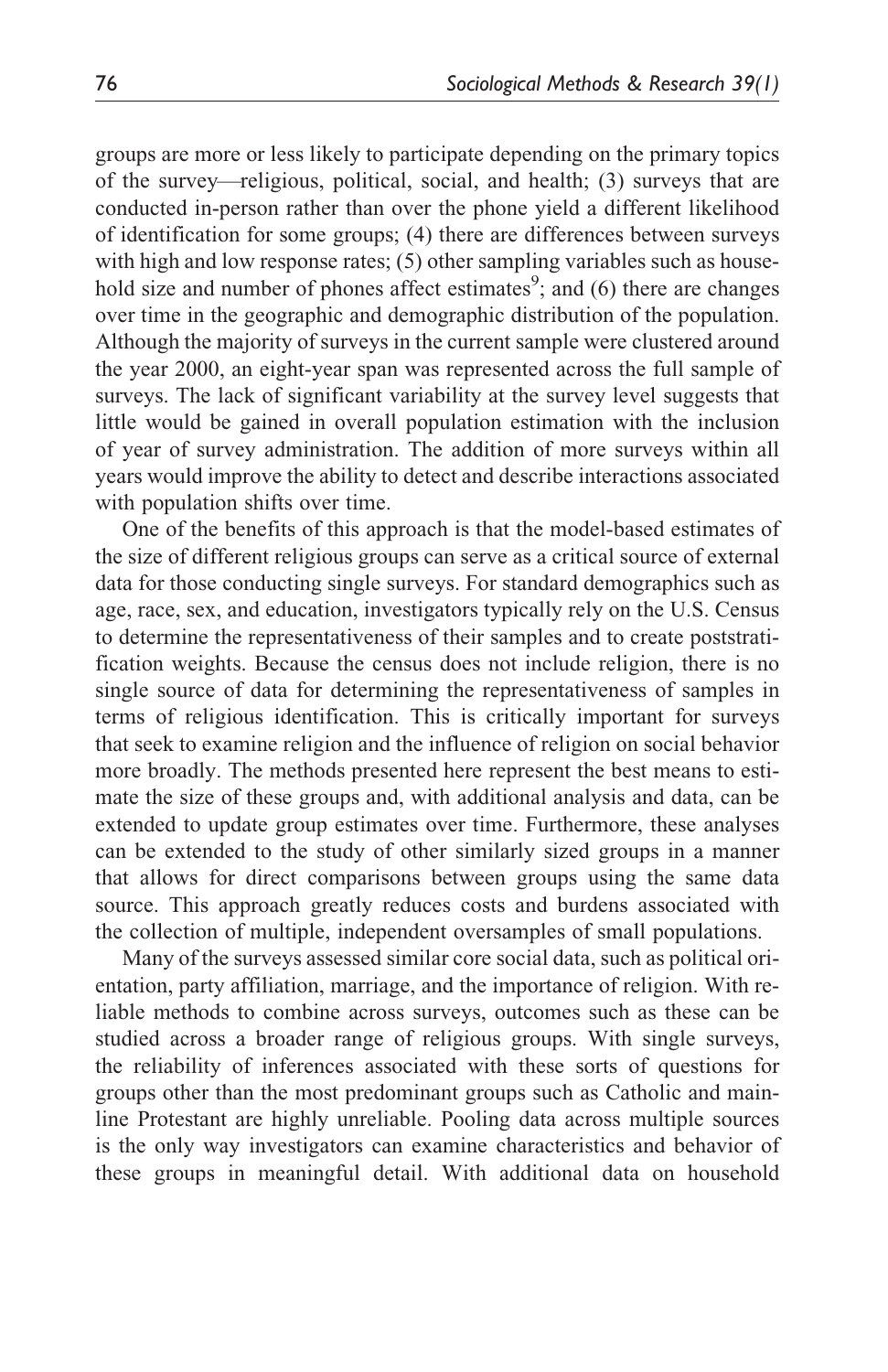composition, as well as inclusion of surveys of youth, these results can be extended to examine population characteristics more broadly.

The analyses presented here represent a leap in method designed to maximize the utility of the abundance of survey data in the public domain. The techniques described have a number of applications to studying rare populations, although the utility of the information is necessarily limited by the questions asked in surveys. Thus, the present analyses focused on the Jewish population in terms of religious identification. Jews, however, also identify by ethnicity or culture. Kosmin et al. (2001) included a broader set of questions about identity. Those investigators found that of all adults who could be classified as Jewish either by religion or culture, about half (53 percent) selfidentified as Jewish when asked about their religion. This compares to nearly 80 percent of the Jewish respondents in the NJPS survey (Kotler-Berkowitz et al. 2004). In our sample of 50 surveys, only 5 surveys included identification of Jewish by both ethnicity and religion. Of the 13,500 respondents in these 5 surveys, only 346 self-identified either ethnically or religiously as Jewish. Of these, 77 percent self-identified as Jewish when asked about their religion.

One could extrapolate to our full sample and conclude that there are an additional 23 percent who identify ethnically but not religiously as Jewish. Many of those in this very small sample of 81 of 13,500 people, however, would not be considered Jewish by the larger Jewish community because although they may identify with their family heritage of Judaism, they also self-identified with religions considered to be incompatible with being Jewish (e.g., Protestantism). Thus, one might conclude that there is an additional 10 percent beyond our estimate of 1.86 percent, or upwards of 2.1 percent of adults in the United States, who identify as Jewish (i.e., 4.39 million). With additional surveys and samples that include such distinctions, it will be possible to examine this group in greater detail.

As with all population estimates that rely on survey responses, there is the threat of undercount given the possibility that some groups may be more or less likely to participate in surveys and some may be more or less likely to reveal their religious affiliation (O'Neil 1979). We expected that we would be able to examine this possibility by comparing estimates within surveys of high response rate to those of low response rate. The lack of survey-level variance after poststratification by basic demographics suggests that nonresponse biases likely have more to do with sociodemographic characteristics, as has beenreported elsewhere (Keeter et al. 2006), than with religious identification. Future analyses, using additional surveys with high and low response rates and conducted for different purposes, can explore this possibility. If surveys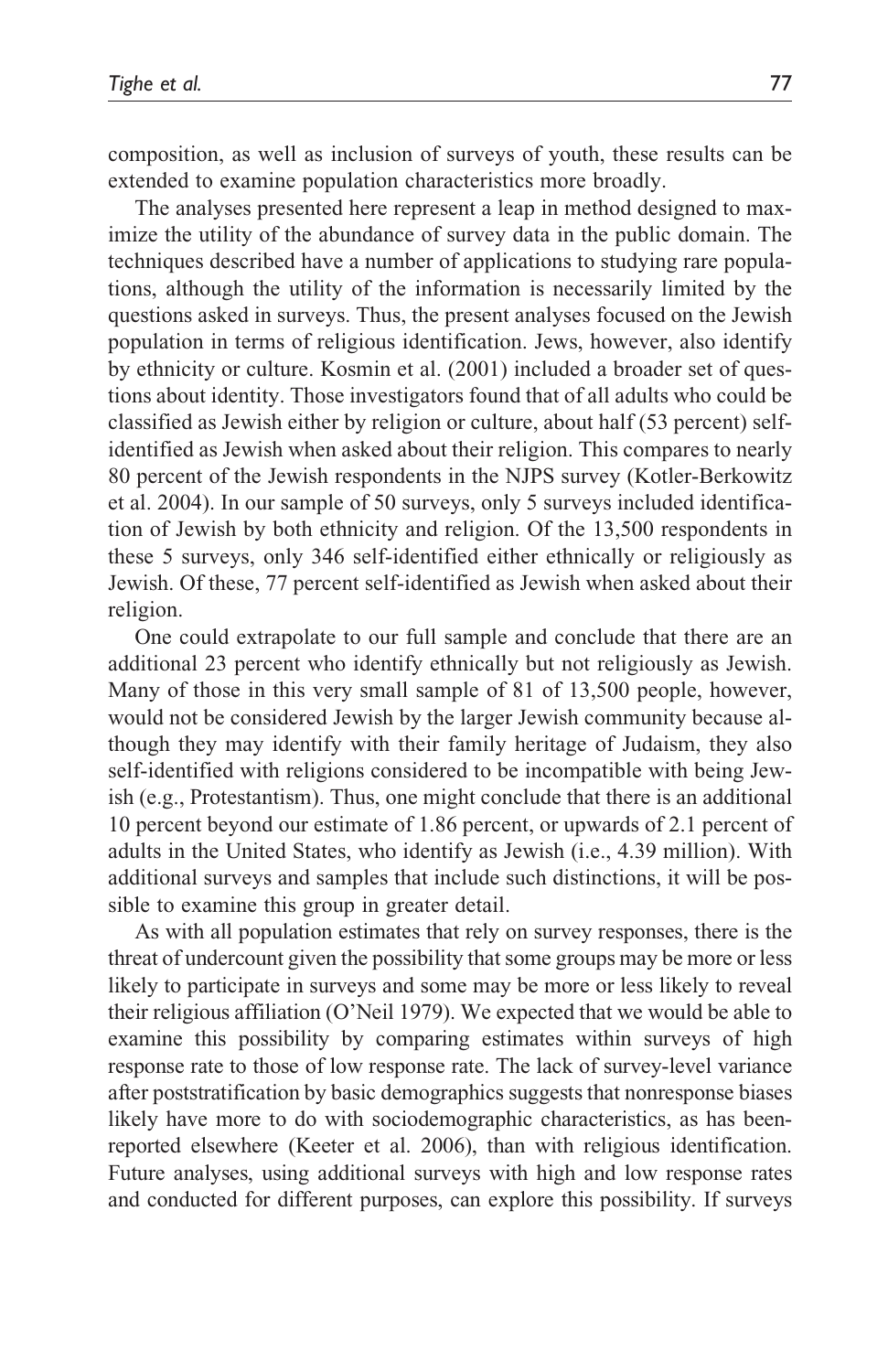that minimize nonresponse and yield high response rates result in higher estimates of one group than do surveys with low response rates, one would be able to conclude that, indeed, that group is likely underrepresented. One could also examine whether there are differences between surveys that are conducted in different languages, particularly for the assessment of religious groups that are known to have experienced large influxes of recent immigration (e.g., Muslims from Arab and South Asian countries; Jews from the former Soviet Union; Hispanic Catholics and Protestants from Mexico).

## Conclusion

The diversity of religious groups in the United States and their influence on social life and social policy require practical application of methods that facilitate both the understanding of groups that are relatively small and the comparison of those groups with other similarly sized and larger groups. Short of a change in law that would allow the collection of religious identification in the U.S. Census, the combination of multiple data sources described in the present article offers the best cost-effective alternative. These methods maximize the utility of existing sources of data while also attending to differences in the sources that can affect population estimates that result. The evidence provided from this investigation may only scratch the surface of the utility of this approach, yet it highlights the feasibility of cross-survey analysis for the estimation of population groups not represented in the U.S. Census.

#### Authors' Note

The online appendices are available at http://smr.sagepub.com/supplemental

#### Acknowledgments

David Rindskopf (Graduate Center, City University of New York) and Andrew Gelman (Columbia University) advised on the analytical approach. The article benefited substantially from comments by anonymous reviewers and by several colleagues who provided feedback in response to a preliminary version. We are also grateful to Patrick Lee for his assistance with data analysis, editing, and preparation of this manuscript.

#### Declaration of Conflicting Interests

The author(s) declared no potential conflicts of interests with respect to the authorship and/or publication of this article.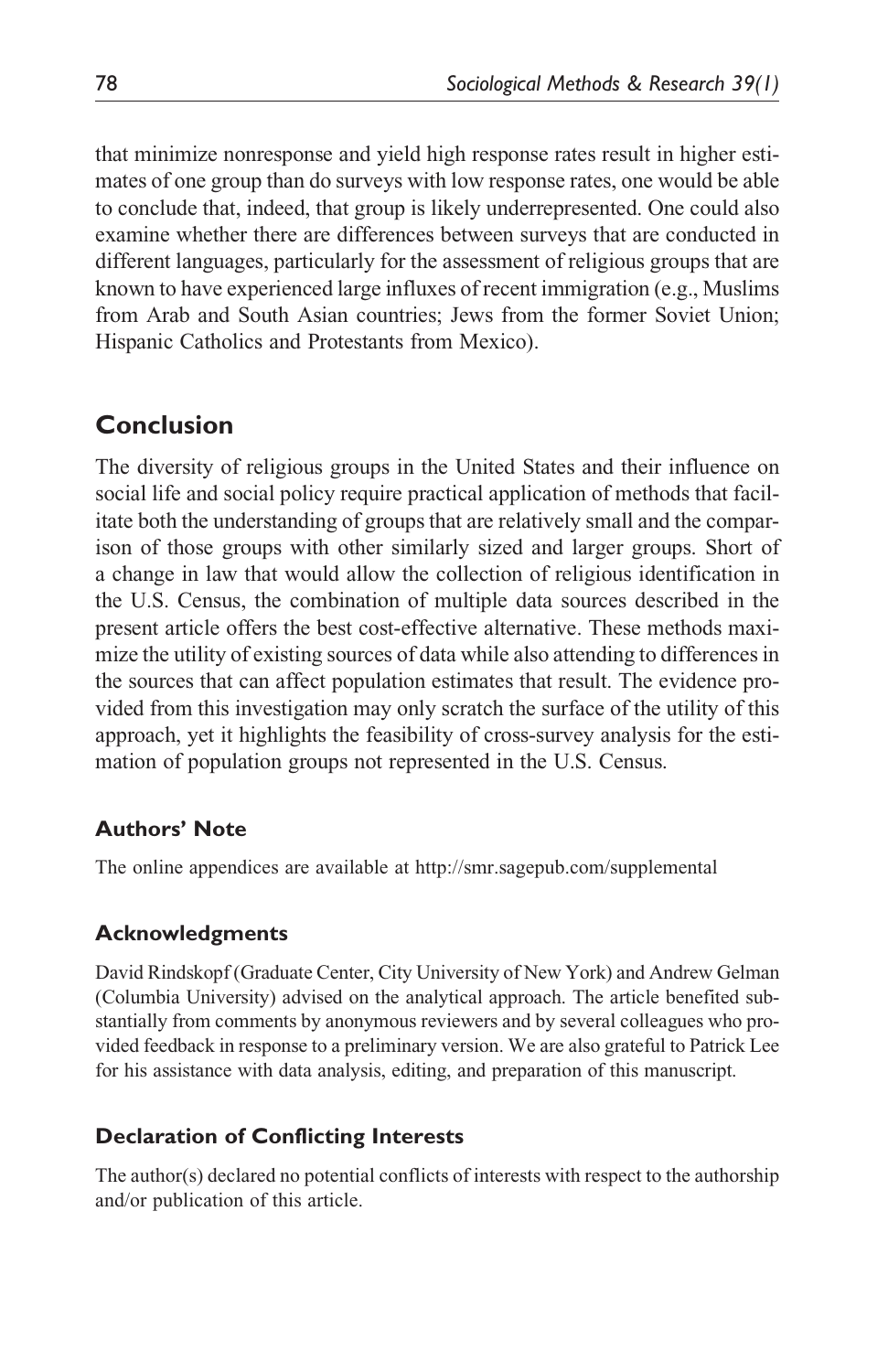#### Financial Disclosure/Funding

This work was supported by the Steinhardt Social Research Institute at Brandeis University, but the views expressed here are solely those of the authors.

#### **Notes**

- 1. Protestant and Catholic were included as search terms because they are the most common categories. If a survey reports these, there are usually data available to identify Jewish respondents.
- 2. Education is included as a proxy for socioeconomic situation given its strong association with income and the lack of comparable income data across surveys (Arrow, Bowles, and Durlauf 2000).
- 3. Surveys with the largest sample sizes were included, with two notable exceptions. The NJPS was excluded because it did not include basic demographic variables in the screener where religious identification was assessed. The ARIS was not released until the analyses reported here had been completed. Furthermore, there is insufficient information on the 50 independent samples that comprise this data set. Of the remaining surveys with modest sample sizes of around 1,000 respondents or fewer, a subset of surveys was included, primarily those archived in the ARDA. The ARIS and other surveys, including restricted samples such as the follow-up sample of the NJPS, can be added in subsequent analyses.
- 4. A number of other surveys were also excluded because of differences in sampling frames. To minimize the number of variables changing at the same time, analyses were limited to only those surveys that drew samples from the same underlying target population of all adults aged 18 years and over. Surveys of special populations, including special populations defined by age (e.g., the National Survey of Family Growth, the Health & Retirement Survey, the Panel Study of Income Dynamics), were excluded here. Future work will focus on the integration of special population data with general population surveys.
- 5. A majority (88 percent) of the surveys were of the continental United States, including the District of Columbia. Of the remaining surveys that included both the continental and non-continental United States (Alaska and Hawaii), only cases in the continental United States were included in these analyses.
- 6. In 1998 and 2000, the ANES included both telephone and in-person interviews. The two samples are included separately for 2000. In 1998, only 290 respondents were initially contacted for in-person interviews, compared with 991 by telephone. Given the small number of respondents contacted for in-person interviews, only the telephone sample for this year is included.
- 7. Race and education were simplified to two categories based on preliminary analyses that demonstrated that the greatest variability in the likelihood a respondent was Jewish was between the broad categories of white non-Hispanic and nonwhite and college educated and non–college educated.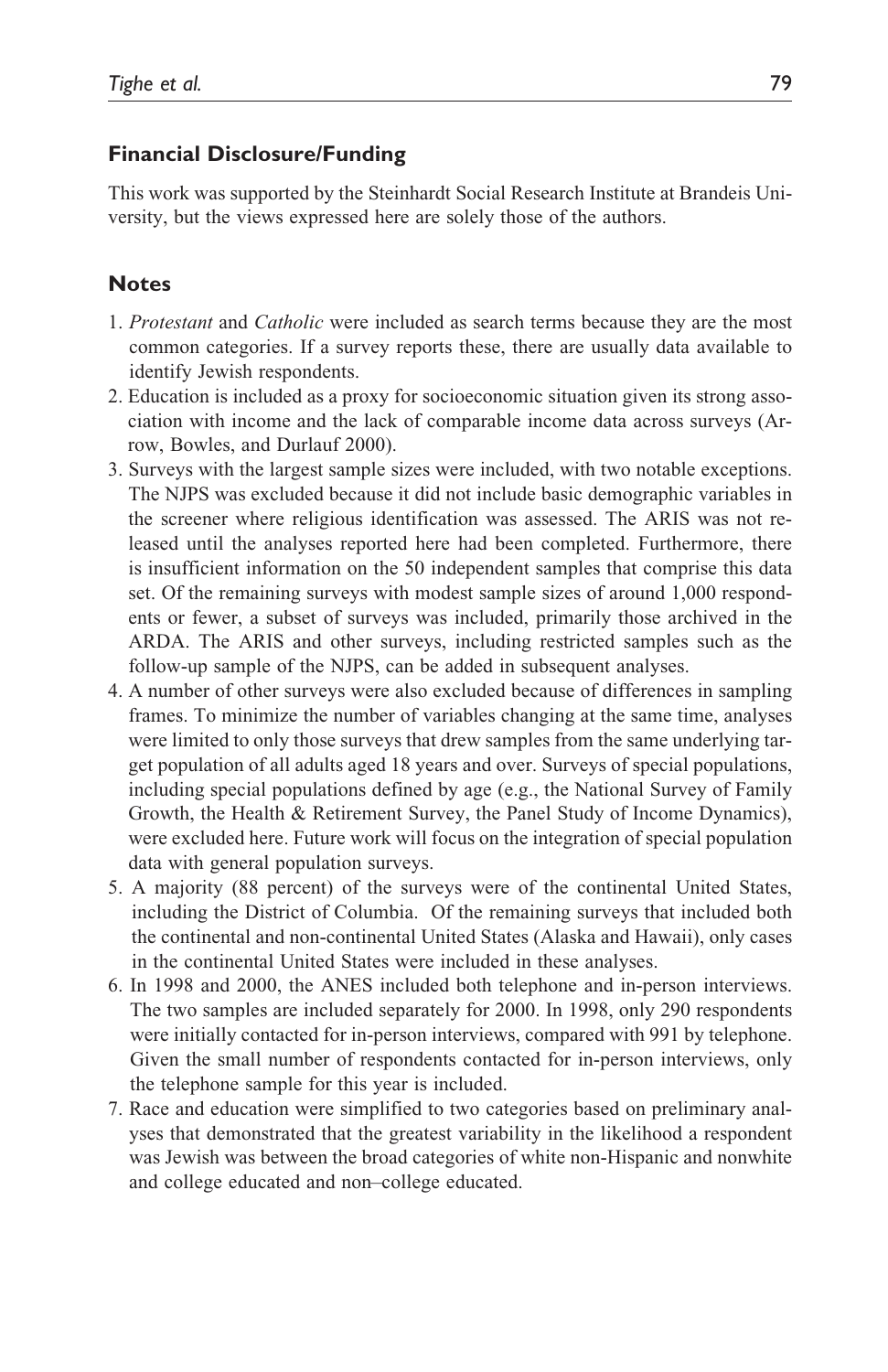- 8. Age by education interactions were also included based on analyses of all possible two-way interactions in each of the 50 surveys.
- 9. Too few surveys provided sufficient data on household size, number of eligible respondents, and number of phone lines to be able to include these factors.

#### References

- Arrow, Kenneth, Samuel Bowles, and Steven Durlauf, eds. 2000. Meritocracy and Economic Inequality. Princeton, NJ: Princeton University Press.
- Bates, Douglas. 2005. ''Fitting Linear Mixed Models in R.'' R News: The Newsletter of the R Project 5:27–30.
- Brick, J. Michael and Clyde Tucker. 2007. ''Mitofsky-Waksberg: Learning From the Past.'' Public Opinion Quarterly 71:703–16.
- Gelman, Andrew. 2007. ''Struggles with Survey Weighting and Regression Modeling.'' Statistical Science 22:153–64.
- Gelman, Andrew. 2008. Red State, Blue State, Rich State, Poor State: Why Americans Vote the Way They Do. Princeton, NJ: Princeton University Press.
- Ghosh, Malay, Kannan Natarajan, T. W. F. Stroud, and Bradley P. Carlin. 1998. ''Generalized Linear Models for Small-Area Estimation.'' Journal of the American Statistical Association 93:273–82.
- Groeneman, Sid and Gary Tobin. 2004. ''The Decline of Religious Identity in the United States.'' San Francisco, CA: Institute for Jewish and Community Research.
- Groves, Robert M., F. J. Fowler, Mick P. Couper, James M. Lepkowski, Eleanor Singer, and R. Tourangeau. 2004. Survey Methodology. New York: Wiley.
- Hedges, L. V. and Ingram Olkin (1985). Statistical Methods for Meta-Analysis. New York, NY: Academic Press, Inc.
- Hox, Joop J. 2002. Multilevel Analysis: Techniques and Applications. Mahwah, NJ: Lawrence Erlbaum.
- Jorm, A. F and D. Jolley. 1998. ''The Incidence of Dementia: A Meta-Analysis.'' Neurology 51:728–33.
- Jorm, A. F., A. E. Korten, and A. S. Henderson. 1987. ''The Prevalence of Dementia: A Quantitative Integration of the Literature.'' Acta Psychiatrica Scandinavica 76:465–79.
- Kadushin, Charles, Peter D. Killworth, H. Russell Bernard, and Andrew A. Beveridge. 2006. ''Scale-up Methods as Applied to Estimates of Heroin Use.'' Journal of Drug Issues 36:417–40.
- Kadushin, Charles, Benjamin Phillips, and Leonard Saxe. 2005. ''National Jewish Population Survey 2000–01: A Guide for the Perplexed.'' Contemporary Jewry  $25:1-32.$
- Keeter, Scott, Courtney Kennedy, Michael Dimock, Jonathan Best, and Peyton Craighill. 2006. "Gauging the Impact of Growing Nonresponse on Estimates from a National RDD Telephone Survey.'' Public Opinion Quarterly 70:759–79.
- Kosmin, Barry A., Egon Mayer, and Ariela Keysar. 2001. ''American Religious Identification Survey.'' New York: Graduate Center of the City University of New York.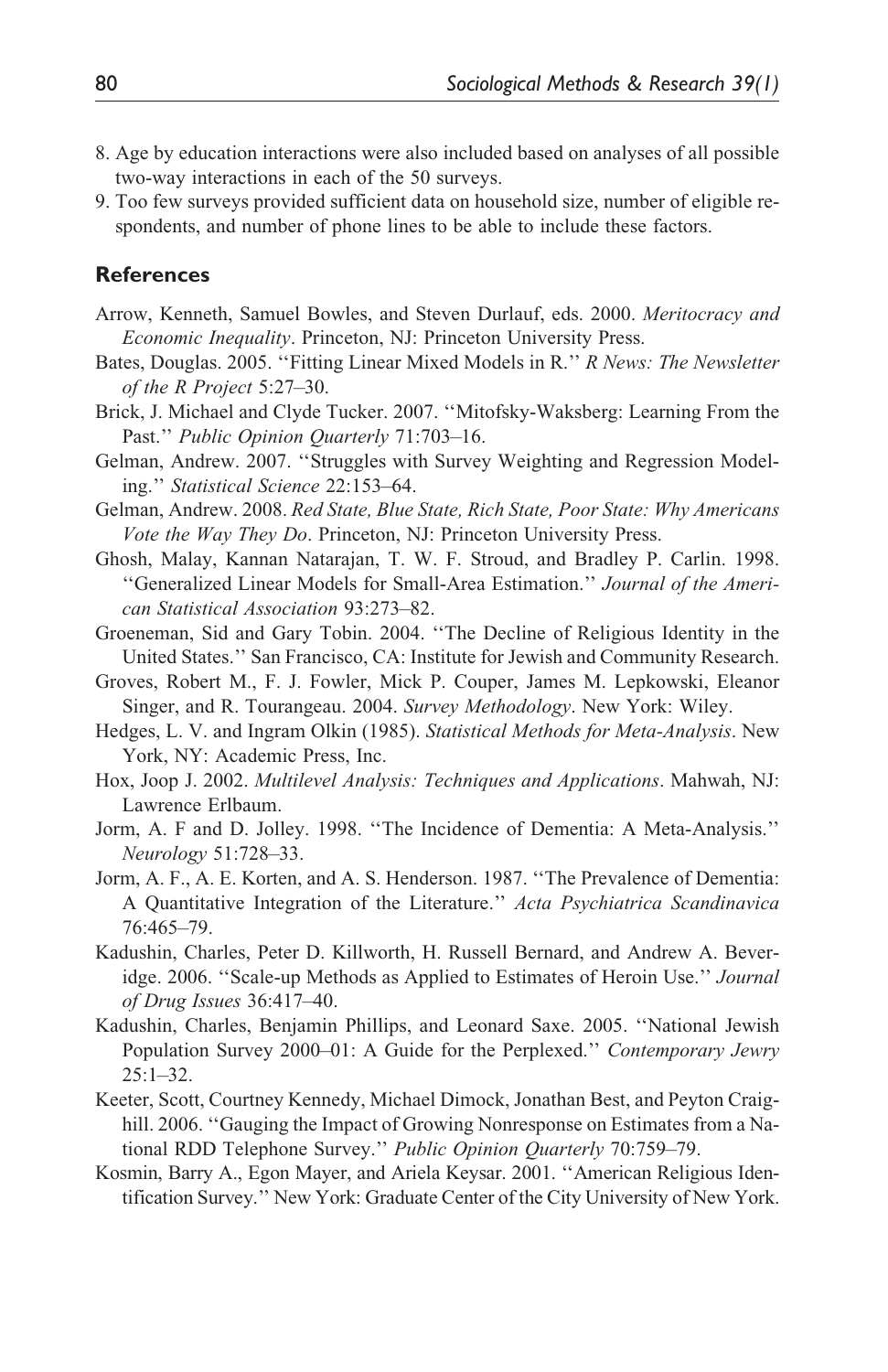- Kotler-Berkowitz, Laurence, Steven M. Cohen, Jonathon Ament, Vivian Klaff, Frank Mott, and Danyelle Peckerman-Neuman. 2004. ''The National Jewish Population Survey 2000–01: Strength, Challenge and Diversity in the American Jewish Population.'' Rev. ed. New York: United Jewish Communities.
- Larsen, Klaus, Jorgen Holm Petersen, Esben Budtz-Jorgensen, and Lars Endahl. 2000. ''Interpreting Parameters in the Logistic Regression Model With Random Effects.'' Biometrics 56:909–14.
- Lohr, Sharon L. and N. G. Narasimha Prasad. 2003. ''Small Area Estimation With Auxiliary Survey Data.'' Canadian Journal of Statistics 31:383–96.
- Malec, Donald, J. Sedransk, Christopher L. Moriarity, and Felicia B. LeClere. 1997. ''Small Area Inference for Binary Variables in the National Health Interview Survey.'' Journal of the American Statistical Association 92:815–26.
- Massey, James T., Dan O'Connor, and Karol Krotski. 1998. ''Response Rates in Random Digit Dialing (RDD) Telephone Surveys.'' Pp. 707–12 in 1997 Proceedings of the Survey Research Methods Section, American Statistical Association. Arlington, VA: American Statistical Association.
- Mattis, Jacqueline S. 2001. ''Religion and African American Political Life.'' Political Psychology 22:263–78.
- O'Hara, Brett, Joana Turner, Mark Bauder, Steven Riesz, and David Waddington. 2006. ''Initial Assessment of Small Area Estimation of the Number of Eligible Women for the CDC's NBCCEDP.'' Atlanta, GA: Centers for Disease Control and Prevention.
- O'Neil, Michael J. 1979. ''Estimating the Nonresponse Bias Due to Refusals in Telephone Surveys." Public Opinion Quarterly 43:218-32.
- Olson, Daniel V. A. and Jackson W. Carroll. 1992. ''Religiously Based Politics: Religious Elites and the Public.'' Social Forces 70:765–86.
- Park, David K., Andrew Gelman, and Joseph Bafumi. 2004. ''Bayesian Multilevel Estimation with Poststratification: State-Level Estimates from National Polls.'' Political Analysis 12:375–85.
- Park, David K., Andrew Gelman, and Noah Kaplan. 2006. ''R2WinBUGS: Running WinBUGS From R.'' Political Methodologist 14:5–10.
- Pew Research Center. 2007. ''Muslim Americans: Middle-class and Mostly Mainstream.'' Washington, DC: Pew Research Center. Retrieved August 29, 2008 (http://pewresearch.org/assets/pdf/muslim-americans.pdf).
- Pew Research Center. 2008. ''U.S. Religious Landscape Survey.'' Washington, DC: Pew Research Center. Retrieved August 29, 2008 (http://religions.pewforum.org/ pdf/report2-religious-landscape-study-full.pdf).
- Pfeffermann, Danny. 2002. ''Small Area Estimation: New Developments and Directions.'' International Statistical Review 70:125–43.
- Phillips, Benjamin. 2006. ''Numbering the Jews: Evaluating and Improving American Jewish Population Studies.'' PhD dissertation, Department of Sociology, Brandeis University, Waltham, MA.
- Public Law 94-521, HR 11337, 90 Stat 2459 (1976).